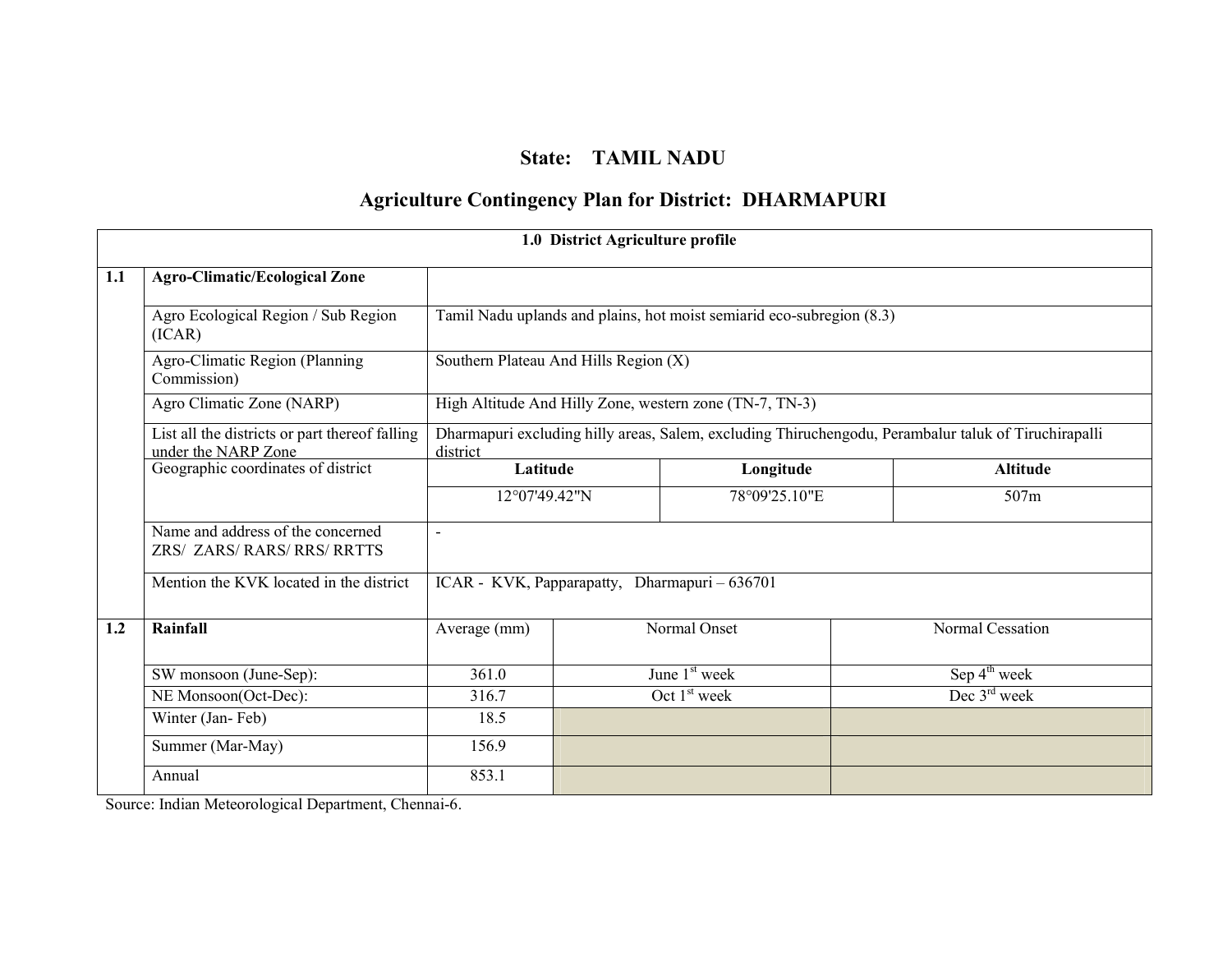| 1.3 | $\mathcal{L}% _{T}=\mathcal{L}_{T}\!\left( a,b\right) ,\ \mathcal{L}_{T}=\mathcal{L}_{T}\!\left( a,b\right) ,$ and use<br>pattern of the<br>district (latest<br>statistics) | Geogra-<br>phical area | Forest<br>area | Land under<br>non-<br>agricultural<br>use | Perma-nent<br>pastures | Culti-vable<br>wasteland | Land under<br>Misc. tree<br>crops and<br>groves | Barren and<br>uncultivable<br>land | Current<br>fallows | Other fallows |
|-----|-----------------------------------------------------------------------------------------------------------------------------------------------------------------------------|------------------------|----------------|-------------------------------------------|------------------------|--------------------------|-------------------------------------------------|------------------------------------|--------------------|---------------|
|     | Area ('000 ha)                                                                                                                                                              | 449.8                  | 164.2          | 51.4                                      | 6.2                    | 3.8                      | 2.9                                             | 15.8                               | 43.1               | 4.0           |

| 1.4 | <b>Major Soils</b>             | Area (000 ha) | Percent (%) of total |  |
|-----|--------------------------------|---------------|----------------------|--|
|     | Deep black soils               | 71.1          | 15.8                 |  |
|     | Deep red soils                 | 101.5         | 22.6                 |  |
|     | Miscellaneous soils            | 23.0          | 5.1                  |  |
|     | Moderately deep black soils    | 39.8          | 8.9                  |  |
|     | Moderately deep red soils      | 38.0          | 8.5                  |  |
|     | Moderately shallow black soils | 16.4          | 3.7                  |  |
|     | Moderately shallow red soils   | 38.5          | 8.6                  |  |
|     | Shallow black soils            | 9.4           | 2.1                  |  |
|     | Shallow red soils              | 21.2          | 4.7                  |  |
|     | Very deep black soils          | 63.2          | 14.1                 |  |
|     | Very shallow red soils         | 22.3          | 5                    |  |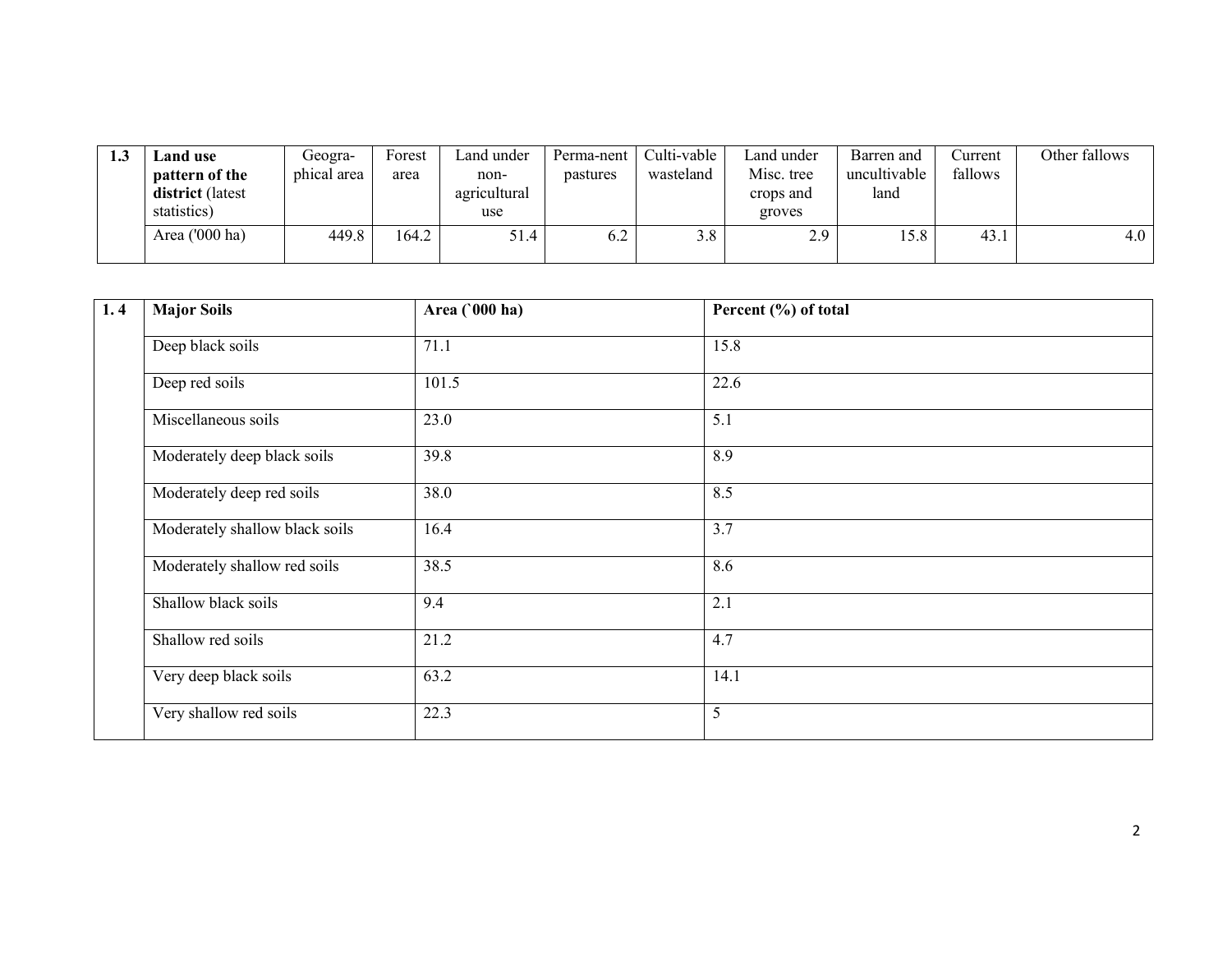| 1.5 | <b>Agricultural land use</b> | Area ('000 ha) | Cropping intensity % |
|-----|------------------------------|----------------|----------------------|
|     | Net sown area                | 159.0          | 117.7                |
|     | Area sown more than once     | 28.1           |                      |
|     | Gross cropped area           | 187.1          |                      |

| 1.6 | Area ('000 ha)<br>Irrigation        |               |                          |                                |  |  |  |
|-----|-------------------------------------|---------------|--------------------------|--------------------------------|--|--|--|
|     | Net irrigated area                  |               | 65.7                     |                                |  |  |  |
|     | Gross irrigated area                |               | 77.7                     |                                |  |  |  |
|     | Rainfed area                        |               | 93.4                     |                                |  |  |  |
|     | <b>Sources of Irrigation</b>        | Number        | Area ('000 ha)           | % area (to net irrigated area) |  |  |  |
|     | Canals                              |               | 1.0                      | 1.5                            |  |  |  |
|     | Tanks                               | 1005          | 3.3                      | 5.0                            |  |  |  |
|     | Open wells                          | 75673         |                          |                                |  |  |  |
|     | Bore wells                          | 788           | $0.8\,$                  | 1.2                            |  |  |  |
|     | Lift irrigation schemes             |               | 51.3                     | 70.8                           |  |  |  |
|     | Other sources                       |               | $\overline{\phantom{0}}$ |                                |  |  |  |
|     | Total                               |               | 56.6                     | 100.0                          |  |  |  |
|     | Pumpsets                            |               | 46.9                     |                                |  |  |  |
|     | Micro-irrigation                    |               |                          |                                |  |  |  |
|     | Groundwater availability and<br>use | No. of blocks | $%$ area                 | Quality of water               |  |  |  |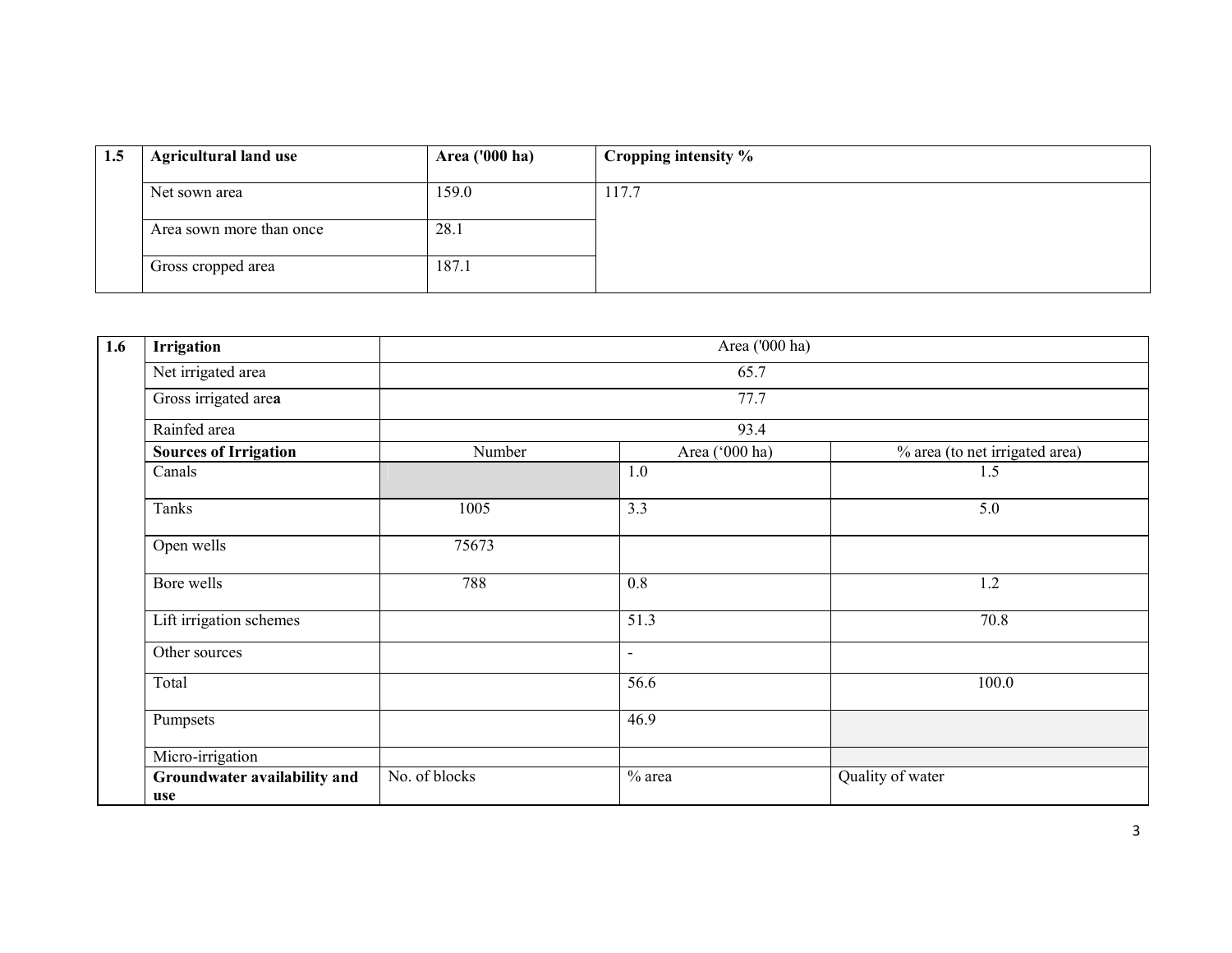|                                                                                                                   | 100 | Salinity level: 63 % good, 20% moderate and |  |  |
|-------------------------------------------------------------------------------------------------------------------|-----|---------------------------------------------|--|--|
|                                                                                                                   |     | $17\%$ poor                                 |  |  |
|                                                                                                                   |     | Residual Sodium Carbonate: 87% good, 8%     |  |  |
|                                                                                                                   |     | moderate and 5% poor                        |  |  |
|                                                                                                                   |     | Sodium Adsorption Ratio:100 % good          |  |  |
| Data not available                                                                                                |     |                                             |  |  |
| *over-exploited: groundwater utilization > $100\%$ ; critical: $90-100\%$ ; semi-critical: $70-90\%$ ; safe: <70% |     |                                             |  |  |
|                                                                                                                   |     |                                             |  |  |

### Area under major field crops & horticulture etc.

|                  | <b>Major Field Crops cultivated</b> |                          | Area ('000 ha)           |                          |         |                          |              |  |  |
|------------------|-------------------------------------|--------------------------|--------------------------|--------------------------|---------|--------------------------|--------------|--|--|
|                  |                                     | <b>Kharif</b>            |                          | Rabi                     |         | <b>Summer</b>            | <b>Total</b> |  |  |
|                  |                                     | <b>Irrigated</b>         | <b>Rainfed</b>           | <b>Irrigated</b>         | Rainfed |                          |              |  |  |
|                  | Paddy                               | 3.9                      | $\overline{\phantom{0}}$ | 14.6                     | 0.2     | $\overline{\phantom{0}}$ | 18.8         |  |  |
|                  | Sugarcane                           | 11.0                     | $\overline{\phantom{0}}$ | 6.2                      |         | $\overline{\phantom{0}}$ | 17.3         |  |  |
|                  | Sorghum                             | 0.1                      | 17.0                     | $0.0\,$                  | 0.0     | $\overline{\phantom{0}}$ | 17.2         |  |  |
|                  | Finger millet                       | 1.0                      | 14.5                     | 1.4                      | 0.1     | $\overline{\phantom{a}}$ | 17.0         |  |  |
|                  | Little millet                       | $\overline{\phantom{a}}$ | 11.9                     | $\overline{\phantom{0}}$ | 0.0     | $\overline{\phantom{0}}$ | 11.9         |  |  |
|                  | <b>Horticulture crops - Fruits</b>  |                          | Total area ('000 ha)     |                          |         |                          |              |  |  |
| 1.               | Mango                               | 13.2                     |                          |                          |         |                          |              |  |  |
| $\bigcap$<br>۷.  | Banana                              |                          |                          | 1.1                      |         |                          |              |  |  |
| $\mathfrak{I}$ . | Tamarind                            | 1.3                      |                          |                          |         |                          |              |  |  |

|     | <b>Horticultural crops - Vegetables</b> | Total area ('000 ha) |
|-----|-----------------------------------------|----------------------|
|     | Tomato                                  | 4.4                  |
| ـ ت | Tapioca                                 | 23.6                 |
| ັ.  | <b>Brinjal</b>                          | 0.9                  |
| 4.  | Onion                                   |                      |
|     | <b>Horticultural crops - Flowers</b>    | Total area ('000 ha) |
|     | Tuberose, Nerium, Chrysanthemum         |                      |
|     | <b>Plantation crops</b>                 | Total area ('000 ha) |
|     | Coconut                                 | 9.7                  |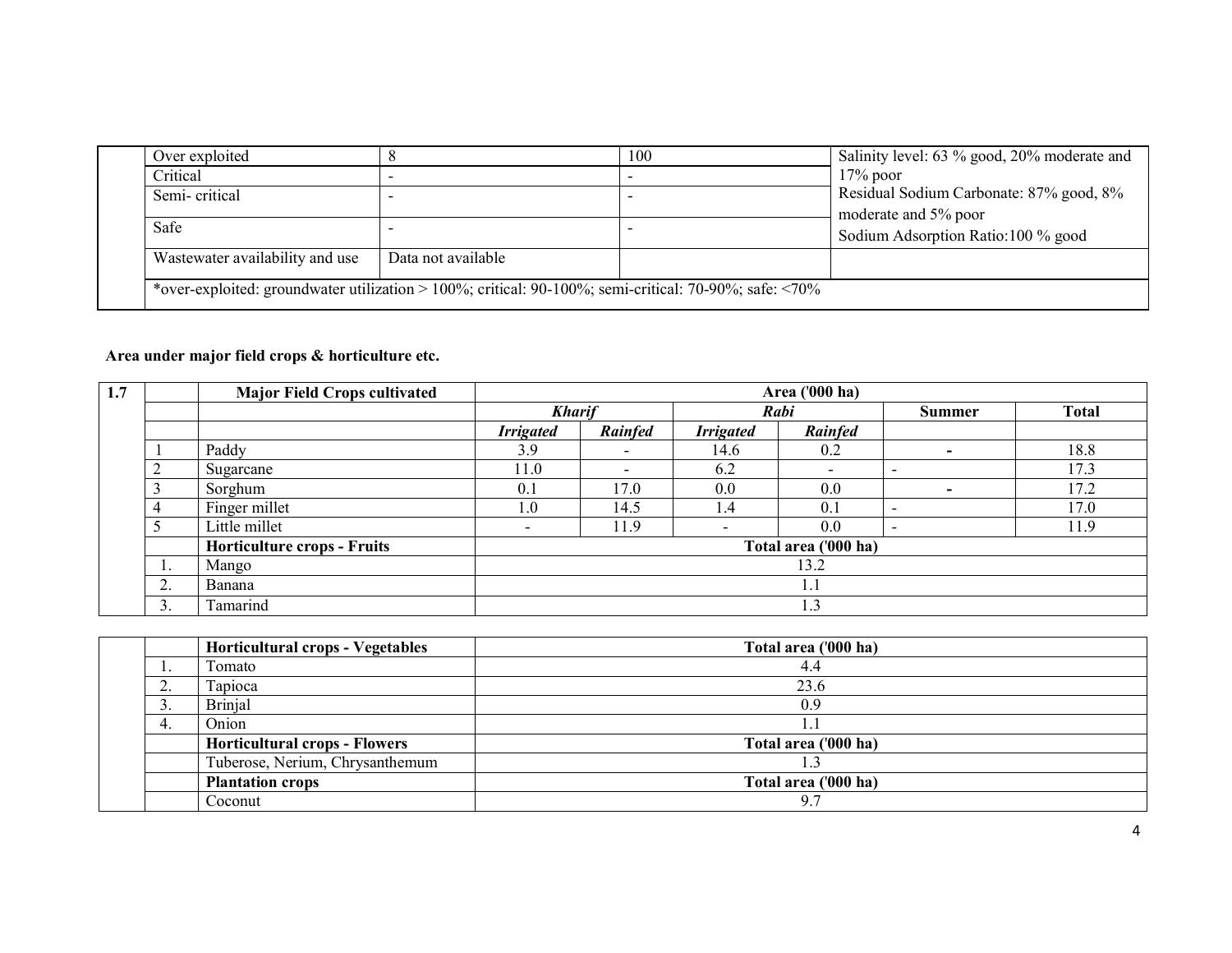| <b>Fodder crops</b>     | Total area ('000 ha)     |
|-------------------------|--------------------------|
| Total fodder crop area  | $U^2$                    |
| <b>Grazing land</b>     | $\overline{\phantom{a}}$ |
| Sericulture etc         | ∪. <sup>∠</sup>          |
| <b>Others (Specify)</b> | $\overline{\phantom{0}}$ |

| 1.8 | Livestock                                      | <b>Male ('000)</b> | Female ('000)             | Total $(^{\circ}000)$ |
|-----|------------------------------------------------|--------------------|---------------------------|-----------------------|
|     | Non descriptive Cattle (local low yielding)    | 50.0               | 120.1                     | 170.2                 |
|     | Crossbred cattle                               | 32.5               | 249.5                     | 282.1                 |
|     | Non descriptive Buffaloes (local low yielding) | 8.4                | 56.2                      | 64.7                  |
|     | <b>Graded Buffaloes</b>                        |                    |                           |                       |
|     | Goat                                           |                    |                           | 188.0                 |
|     | Sheep                                          |                    |                           | 297.9                 |
|     | Others (Camel, Pig, Yak etc.)                  |                    |                           | 3.0                   |
| 1.9 | Poultry                                        | No .of farms       | Total No. of birds ('000) |                       |
|     | Commercial                                     | 348                | 745.0 layers              |                       |
|     | Backyard                                       | 180                | 1800.0                    |                       |

#### 1.10 Fisheries

| A. Capture                    |                  |              |            |                         |                      |                          |  |
|-------------------------------|------------------|--------------|------------|-------------------------|----------------------|--------------------------|--|
| i. Marine (Data Source:       | No. of fishermen | <b>Boats</b> |            | <b>Nets</b>             |                      | Storage facilities (Ice) |  |
| <b>Fisheries Department</b> ) |                  |              |            |                         |                      | plants etc)              |  |
|                               |                  | Mechanized   | Non-       | Mechanized              | Non-mechanized       |                          |  |
|                               | 2442             |              | mechanized | (Trawl nets, Gill nets) | (Shore Seines,       |                          |  |
|                               |                  |              |            |                         | Stake $&$ trap nets) |                          |  |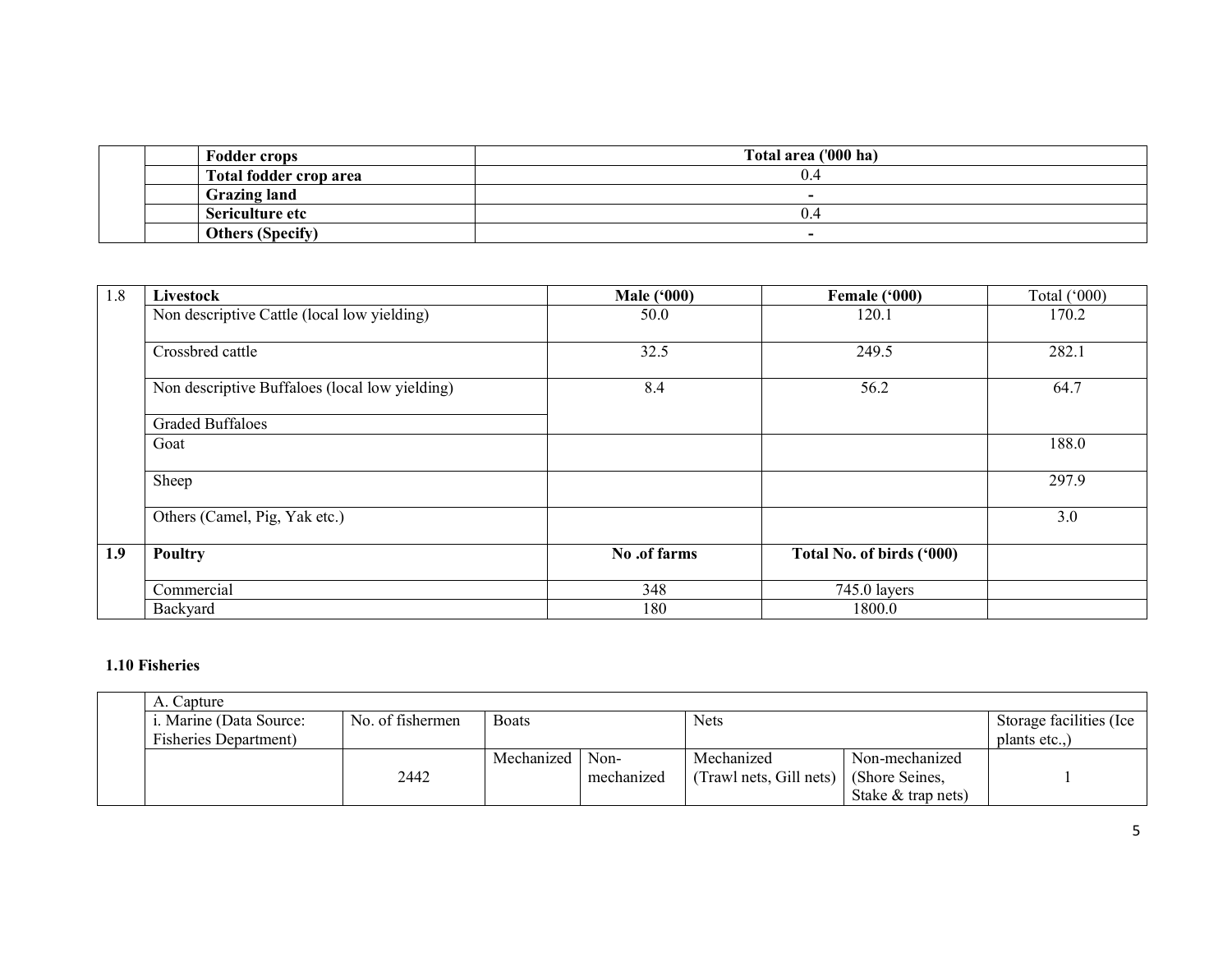|                              |                         |                   | Gill Net:<br>1687<br>79<br>Cast Net:<br>153<br>Dragnet:<br>Other nets:<br>21<br>--------<br>Total<br>1940<br>-------- |  |
|------------------------------|-------------------------|-------------------|-----------------------------------------------------------------------------------------------------------------------|--|
| ii. Inland (Data Source:     | No. Farmers owned ponds | No. of Reservoirs | No. of village tanks                                                                                                  |  |
| <b>Fisheries Department)</b> | 20                      | 6                 | 25 (1052 ha)                                                                                                          |  |
| <b>B.Culture</b>             |                         |                   |                                                                                                                       |  |
|                              | Water Spread Area (ha)  | Yield $(t/ha)$    | Production (*000 tons)                                                                                                |  |
| i. Brackish water (Data      |                         |                   |                                                                                                                       |  |
| Source:                      |                         |                   |                                                                                                                       |  |
| MPEDA/Fisheries              |                         |                   |                                                                                                                       |  |
| Department)                  |                         |                   |                                                                                                                       |  |
| ii. Fresh water(Data Source: |                         |                   |                                                                                                                       |  |
| <b>Fisheries Department)</b> | 803.3                   |                   |                                                                                                                       |  |
| Others                       |                         |                   |                                                                                                                       |  |

### Production and Productivity of major crops

| 1.11 | <b>Production and</b><br><b>Productivity of</b> |            | Kharif       |            | Rabi         |            | <b>Summer</b> |            | <b>Total</b> |
|------|-------------------------------------------------|------------|--------------|------------|--------------|------------|---------------|------------|--------------|
|      | major crops                                     | Production | Productivity | Production | Productivity | Production | Productivity  | Production | Productivity |
|      |                                                 | (000 t)    | (kg/ha)      | (000 t)    | (kg/ha)      | (000 t)    | (kg/ha)       | (000 t)    | (kg/ha)      |
|      | Paddy                                           |            |              |            |              |            |               | 423.9      | 2,426        |
|      | Sorghum                                         |            |              |            |              |            |               | 62.3       | 649          |
|      | Finger millet                                   |            |              |            |              |            |               | 302.4      | 1,346        |
|      | Sugarcane                                       |            |              |            |              |            |               | 1863.1     | 000,80,1     |
|      | Little millet                                   |            |              |            |              |            |               | 20.6       | 369          |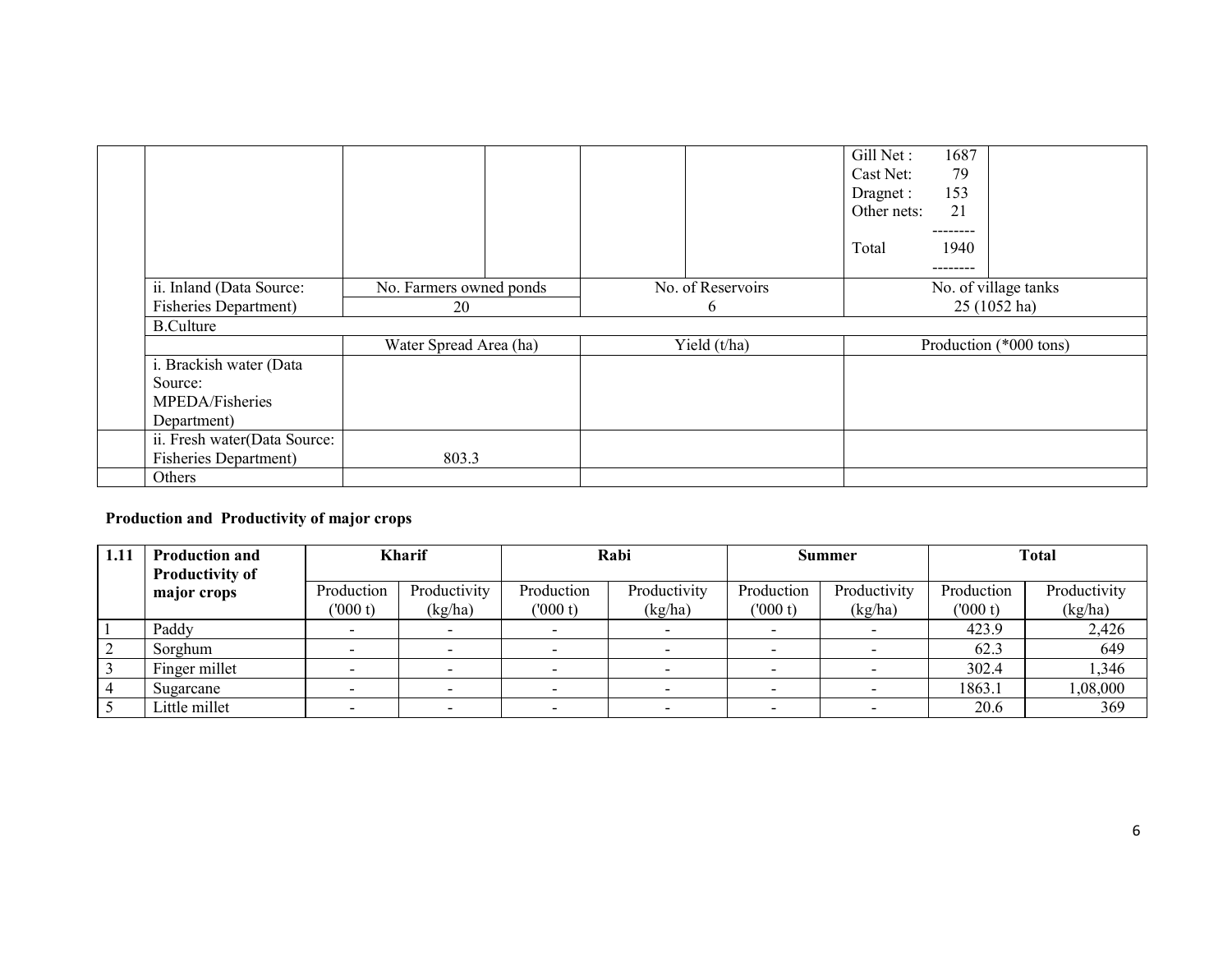#### Major Horticultural crops

| Mango    |  |  |  | 962.2 | 7290   |
|----------|--|--|--|-------|--------|
| Banana   |  |  |  | 404.3 | 35,375 |
| Tamarind |  |  |  | 46.9  | 3,449  |
| Tomato   |  |  |  | 582.0 | 13,198 |
| Tapioca  |  |  |  | 481.1 | 20,336 |

| 1.12 | Sowing window for | Paddy                | Sorghum                           | <b>Finger millet</b>              | Sugarcane                      | Little millet | <b>Tapioca</b>                |
|------|-------------------|----------------------|-----------------------------------|-----------------------------------|--------------------------------|---------------|-------------------------------|
|      | 5 major crops     |                      |                                   |                                   |                                |               |                               |
|      | (start and end of |                      |                                   |                                   |                                |               |                               |
|      | sowing period)    |                      |                                   |                                   |                                |               |                               |
|      | Kharif-Rainfed    |                      | $1st$ week of June –              | $1st$ week of June –              |                                | $1st$ week of | 1 <sup>st</sup> week of April |
|      |                   |                      | $4th$ week of July                | $4th$ week of July                |                                | $July-$       | to $1st$ week of May          |
|      |                   |                      |                                   |                                   |                                | $2nd$ week of |                               |
|      |                   |                      |                                   |                                   |                                | August        |                               |
|      | Kharif-Irrigated  | $1st$ week of June – |                                   |                                   | week of April<br>$1^{st}$      |               | Throughout the                |
|      |                   | $4th$ week of June   |                                   |                                   | to 1 <sup>st</sup> week of May |               | year                          |
|      |                   | (Early samba)        |                                   |                                   |                                |               |                               |
|      |                   | $2nd$ week of Aug –  |                                   |                                   |                                |               |                               |
|      |                   | $2nd$ week of Sep    |                                   |                                   |                                |               |                               |
|      |                   | (Samba)              |                                   |                                   |                                |               |                               |
|      | Rabi-Rainfed      |                      | 1 <sup>st</sup> week of September | 1 <sup>st</sup> week of September |                                | $1st$ week of |                               |
|      |                   |                      | to $2nd$ week of October          | to $2nd$ week of October          |                                | September to  |                               |
|      |                   |                      |                                   |                                   |                                | $2nd$ week of |                               |
|      |                   |                      |                                   |                                   |                                | October       |                               |
|      | Rabi-Irrigated    |                      |                                   | 1 <sup>st</sup> week of December  | $2nd$ week of Dec-             |               |                               |
|      |                   |                      |                                   | to $2nd$ week of January          | $2nd$ week of Jan              |               |                               |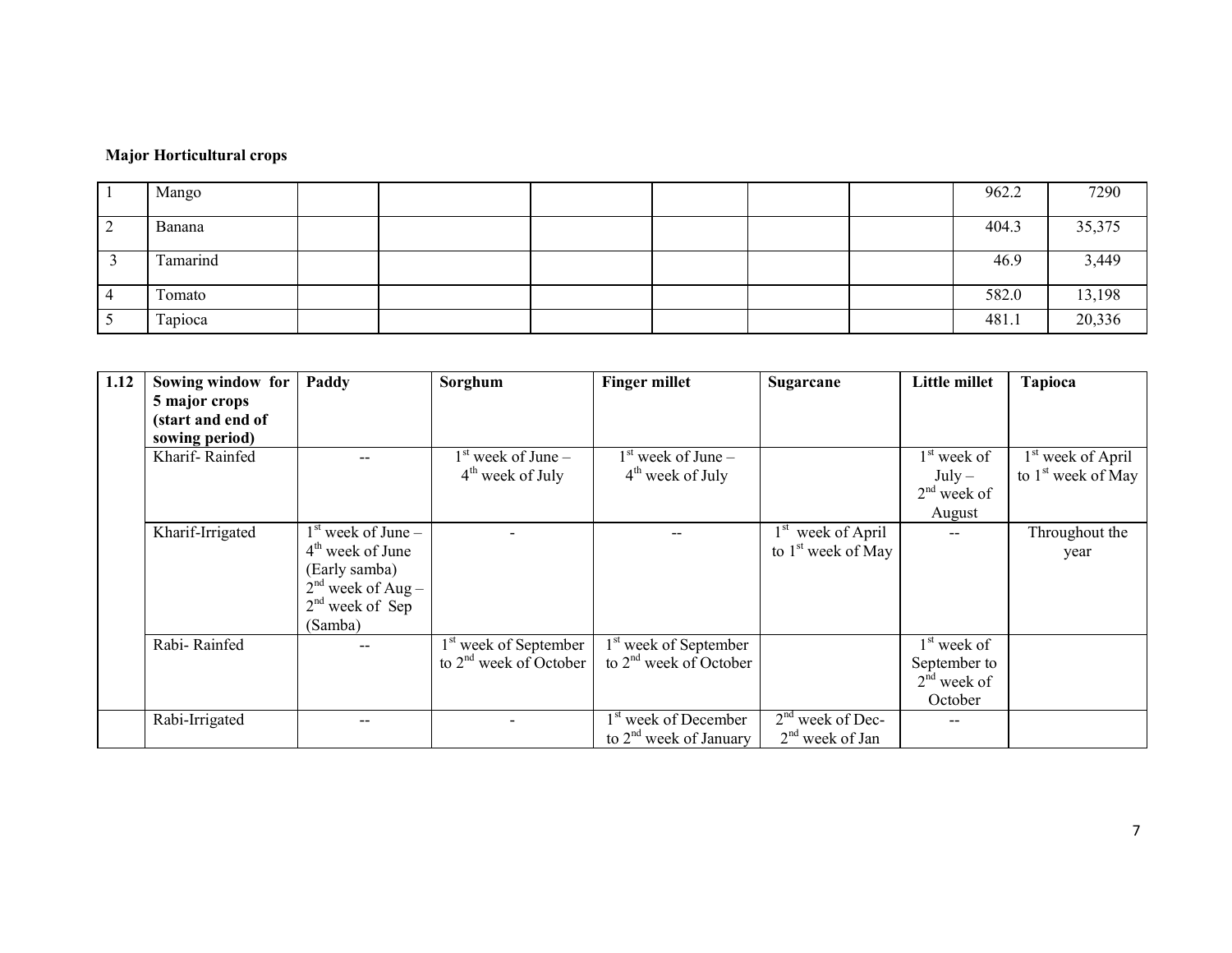| 1.13 | What is the major contingency the<br>district is prone to? (Tick mark and<br>mention years if known during the last 10<br>year period)            | Regular      | Occasional | None         |
|------|---------------------------------------------------------------------------------------------------------------------------------------------------|--------------|------------|--------------|
|      | <b>Drought</b>                                                                                                                                    | $\checkmark$ |            |              |
|      | Flood                                                                                                                                             |              |            | ✓            |
|      | Cyclone                                                                                                                                           |              |            | ✓            |
|      | <b>High intense storms</b>                                                                                                                        |              |            | ✓            |
|      | <b>Heat wave</b>                                                                                                                                  |              |            | ✓            |
|      | Cold wave                                                                                                                                         |              |            | $\checkmark$ |
|      | Frost                                                                                                                                             |              |            | ✓            |
|      | Sea water intrusion                                                                                                                               |              |            |              |
|      | Pests and diseases (specify)<br>Paddy:<br>Leaf folder & Brown leaf spot<br>Sugarcane:<br>Root grub<br>Tapioca:<br>Phomopsis leaf fall & Mealy bug | $\checkmark$ |            |              |

| 1.14 Include Digital maps of the district for | Location map of district within State as Annexure I | Enclosed: Yes |
|-----------------------------------------------|-----------------------------------------------------|---------------|
|                                               | Mean annual rainfall as Annexure III                | Enclosed: Yes |
|                                               | Soil map as Annexure 3                              | Enclosed: Yes |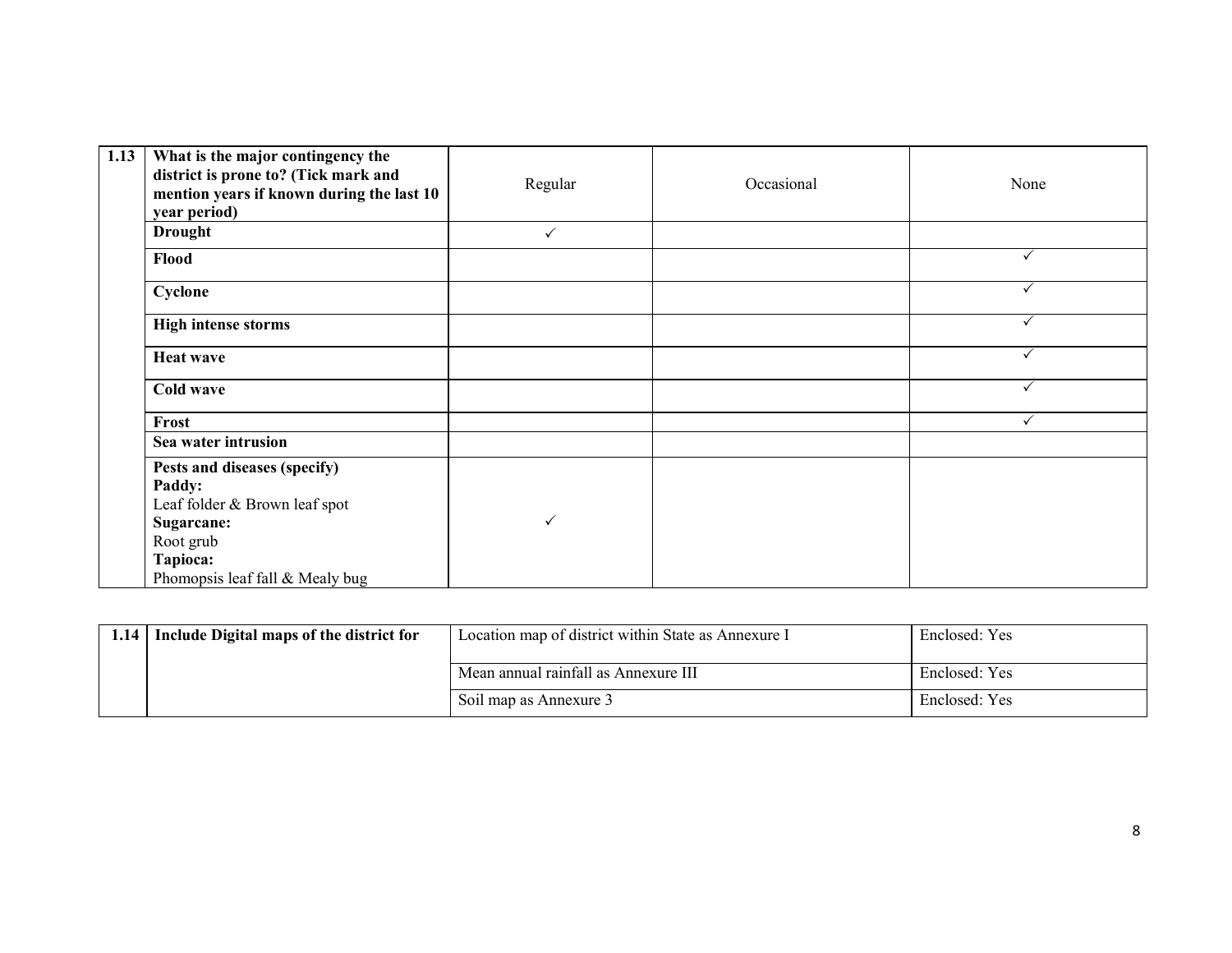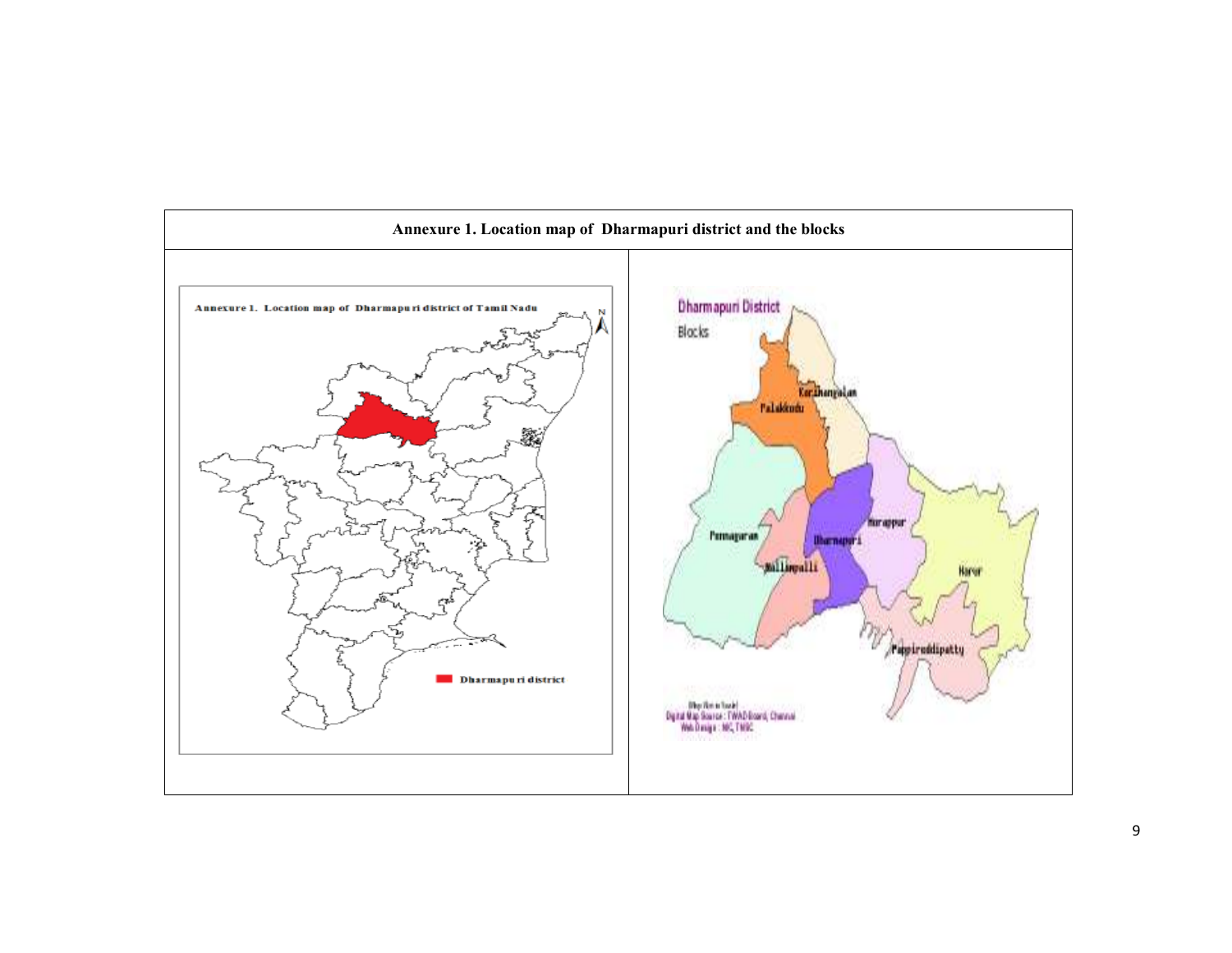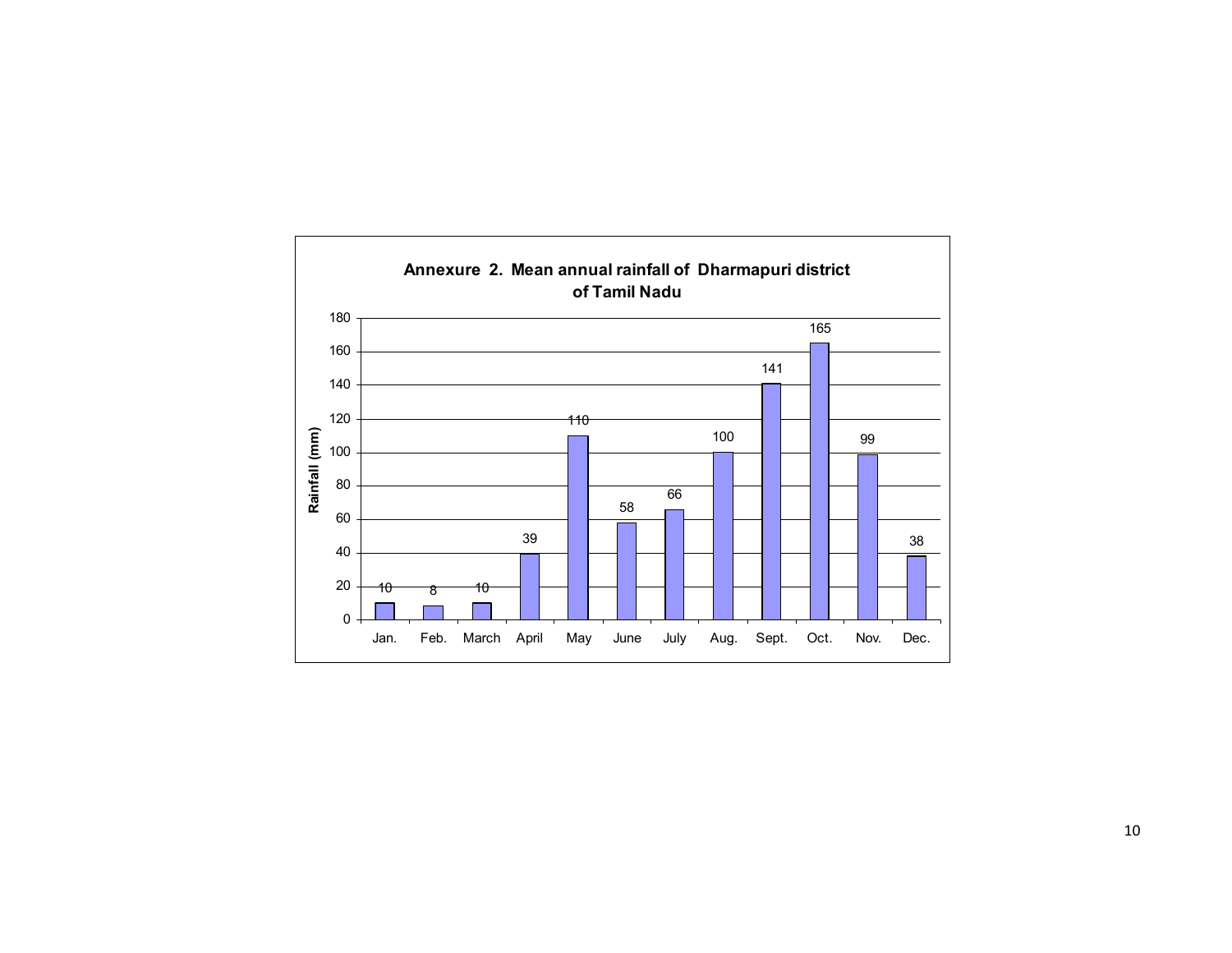#### Annexure 3. Soil map of Dharmapuri district of Tamil Nadu

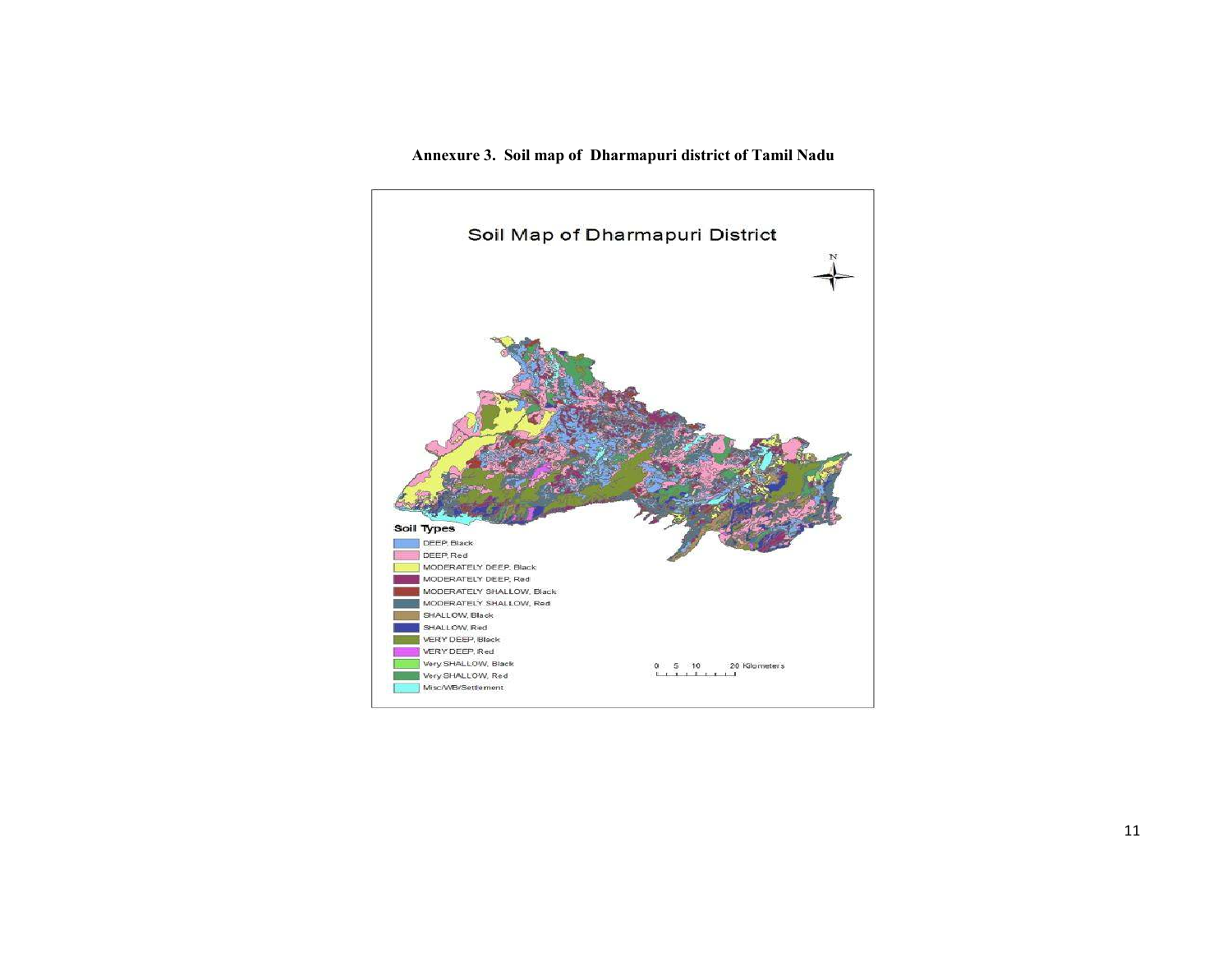## 2.0 Strategies for weather related contingencies

## 2.1 Drought

## 2.1.1 Rainfed situation

Kharif

| <b>Condition</b>                                                 | <b>Kharif</b> season              |                                                      | <b>Suggested Contingency measures</b>                |                                                                                                                                                                                                                                                                                                                                                                                                          |                                     |  |
|------------------------------------------------------------------|-----------------------------------|------------------------------------------------------|------------------------------------------------------|----------------------------------------------------------------------------------------------------------------------------------------------------------------------------------------------------------------------------------------------------------------------------------------------------------------------------------------------------------------------------------------------------------|-------------------------------------|--|
| <b>Early season</b><br>drought                                   | <b>Major Farming</b><br>situation | <b>Normal Crop/cropping</b><br>system                | Change in<br>crop/cropping system                    | <b>Agronomic measures</b>                                                                                                                                                                                                                                                                                                                                                                                | <b>Remarks</b> on<br>Implementation |  |
| Delay by 2 weeks<br>$((\text{June } 3^{\text{rd}} \text{ week})$ | Red and Black soils               | Sorghum<br>Finger millet<br>Little millet<br>Tapioca | No change                                            | $\overline{\phantom{0}}$                                                                                                                                                                                                                                                                                                                                                                                 |                                     |  |
| Delay by 4 weeks<br>(July $1st$ week)                            | Red and Black soils               | Sorghum                                              | $Sorghum + Black$<br>gram or green gram or<br>Cowpea | Seed hardening (Soak the seeds in<br>2% potassium dihydrogen<br>phosphate for 10 hours)                                                                                                                                                                                                                                                                                                                  |                                     |  |
|                                                                  |                                   | Finger millet                                        | No change                                            | <b>Seed hardening:</b><br>1. Soak seeds in water for 6<br>hours. Use one litre water for<br>every kg seed for soaking.<br>2. Drain the water and keep the<br>seeds in wet cloth bag tightly<br>tied for two days.<br>3. At this stage, the seeds will<br>initial<br>of<br>show<br>signs<br>germination.<br>4. Remove seeds from the wet<br>cloth bag and dry them in<br>shade on a dry cloth for 2 days. |                                     |  |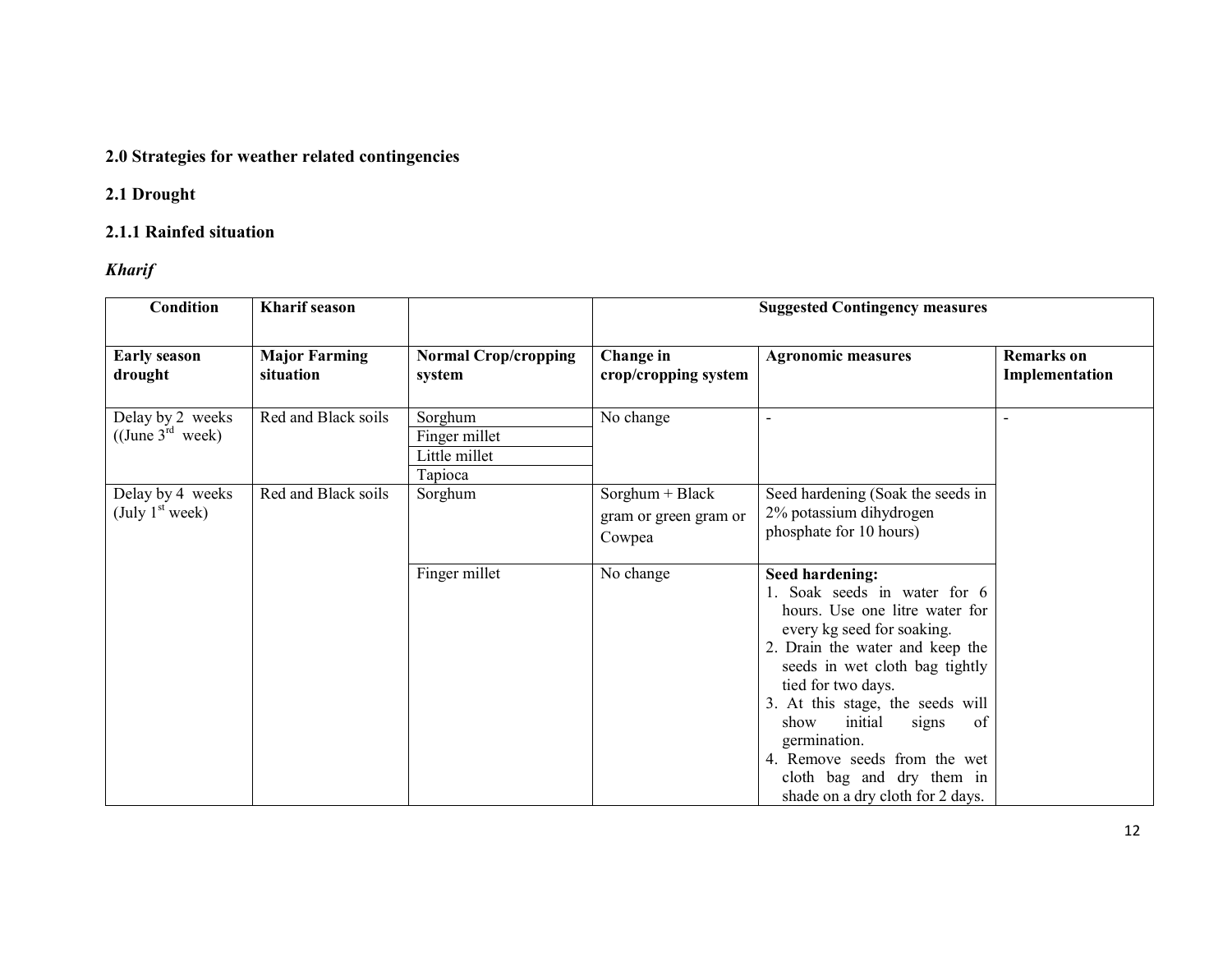|  |               |           | 5. Use the above hardened seeds<br>for sowing. |   |
|--|---------------|-----------|------------------------------------------------|---|
|  | Sugarcane     | No change | --                                             |   |
|  | Little millet |           | --                                             | - |
|  |               |           | Sett treatment with $0.5\%$ KCl +              |   |
|  | Tapioca       |           | $FeSO_4 + ZnSO_4$                              |   |

| <b>Condition</b>                         | <b>Kharif</b> season              |                                       | <b>Suggested Contingency measures</b> |                                           |                                     |
|------------------------------------------|-----------------------------------|---------------------------------------|---------------------------------------|-------------------------------------------|-------------------------------------|
| <b>Early season</b><br>drought           | <b>Major Farming</b><br>situation | <b>Normal Crop/cropping</b><br>system | Change in<br>crop/cropping system     | <b>Agronomic measures</b>                 | <b>Remarks</b> on<br>Implementation |
| Delay by 6 weeks<br>(July $3^{rd}$ week) | Red and Black soils               | Sorghum                               | Fodder sorghum                        |                                           |                                     |
|                                          |                                   | Finger millet                         | No change                             | Seedlings grown in nursery can<br>be used |                                     |
|                                          |                                   | Little millet                         | No change/Fodder<br>crop              |                                           |                                     |
|                                          |                                   | Tapioca                               | No change                             |                                           |                                     |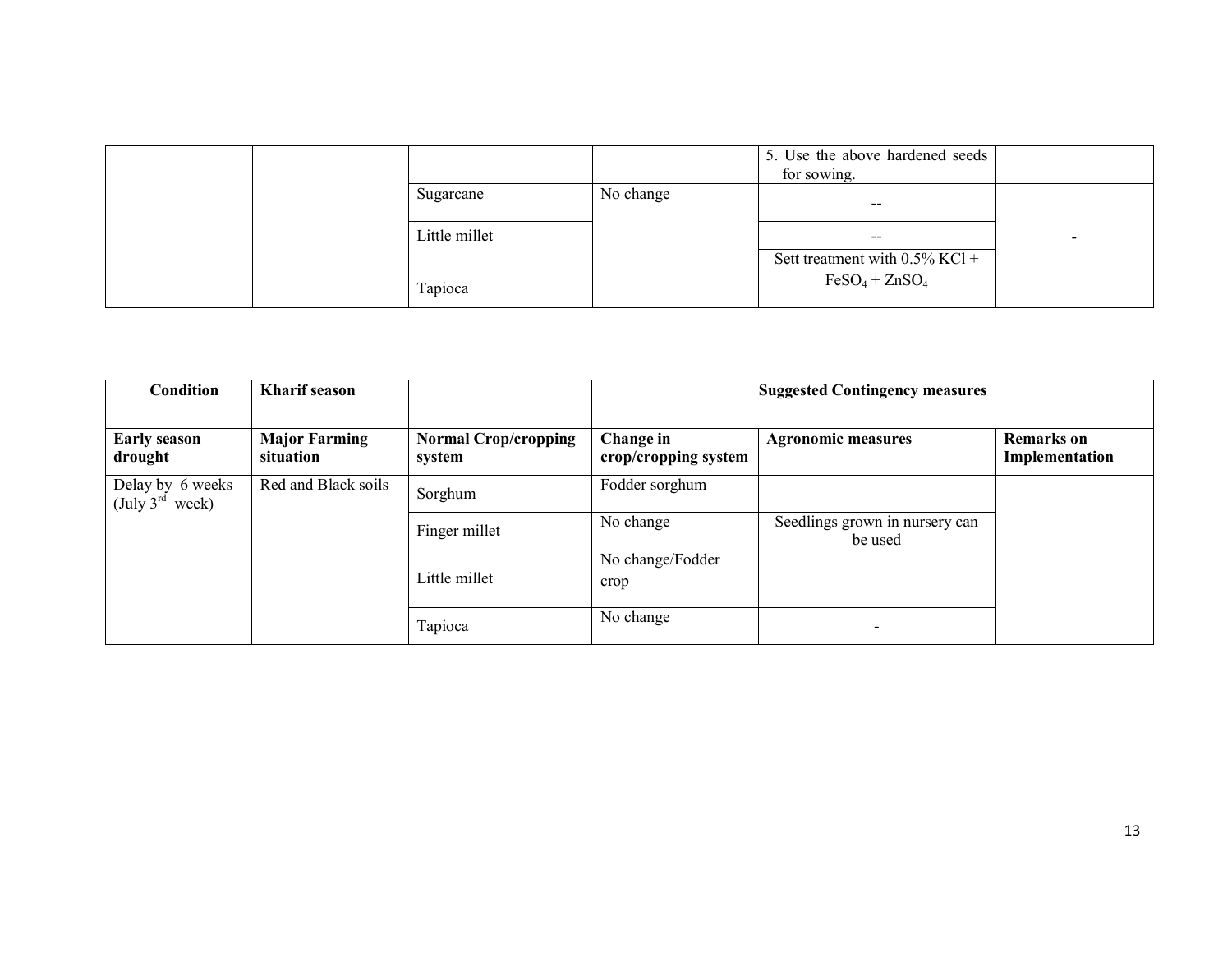| <b>Condition</b>                               | <b>Kharif</b> season              |                                       |                                                                                               | <b>Suggested Contingency measures</b> |                                     |
|------------------------------------------------|-----------------------------------|---------------------------------------|-----------------------------------------------------------------------------------------------|---------------------------------------|-------------------------------------|
| <b>Early season</b><br>drought                 | <b>Major Farming</b><br>situation | <b>Normal Crop/cropping</b><br>system | Change in<br>crop/cropping system                                                             | <b>Agronomic measures</b>             | <b>Remarks</b> on<br>Implementation |
| Delay by 8 weeks<br>(Aug 1 <sup>st</sup> week) | Red and Black soils               | Sorghum                               | Fallow/Fodder<br>sorghum                                                                      |                                       |                                     |
|                                                |                                   | Finger millet                         | Fallow                                                                                        |                                       |                                     |
|                                                |                                   | Sugarcane                             | Fallow/Lablab or<br>Vegetables like<br>Tomato, Beans                                          |                                       |                                     |
|                                                |                                   | Little millet                         | Fallow/Fodder crop<br>(Fodder Cowpea<br>$Co1$ )/Greens<br>(Amaranthus/Chakrav<br>arthikeerai) |                                       |                                     |
|                                                |                                   | Tapioca                               | Fallow/Vegetables<br>like Tomato, Brinjal,<br>Bhendi                                          |                                       |                                     |

### Rabi

| Condition               | Rabi season                       |                                       | <b>Suggested Contingency measures</b> |                           |                              |
|-------------------------|-----------------------------------|---------------------------------------|---------------------------------------|---------------------------|------------------------------|
| Early season<br>drought | <b>Major Farming</b><br>situation | <b>Normal Crop/cropping</b><br>svstem | Change in<br>crop/cropping system     | <b>Agronomic measures</b> | Remarks on<br>Implementation |
| Delay by 2 weeks        | Red and Black soils               | Sorghum                               | No change                             |                           |                              |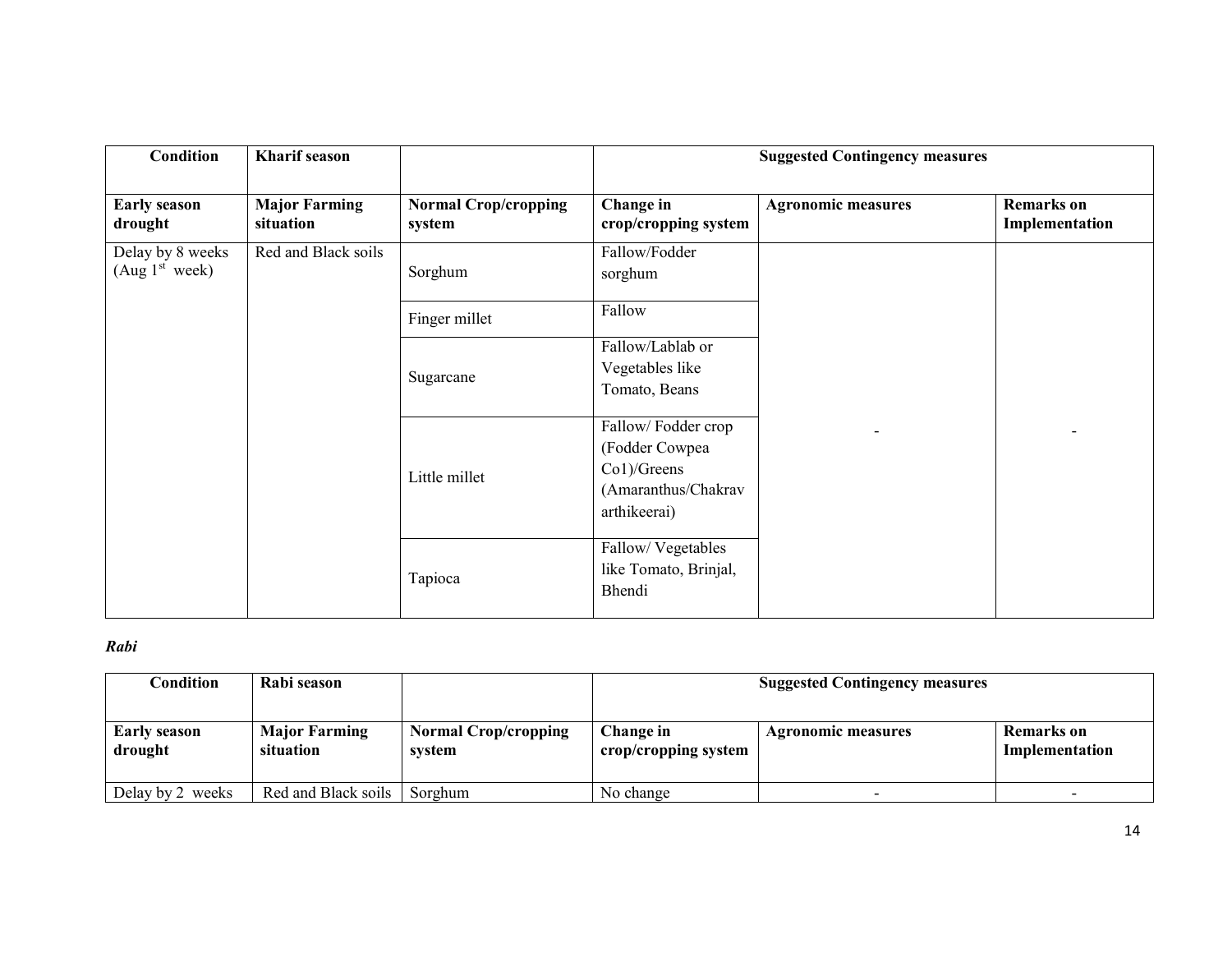| Condition                      | Rabi season                       |                                       | <b>Suggested Contingency measures</b> |                           |                                     |  |
|--------------------------------|-----------------------------------|---------------------------------------|---------------------------------------|---------------------------|-------------------------------------|--|
| <b>Early season</b><br>drought | <b>Major Farming</b><br>situation | <b>Normal Crop/cropping</b><br>svstem | Change in<br>crop/cropping system     | <b>Agronomic measures</b> | <b>Remarks</b> on<br>Implementation |  |
| week)<br>(October $4th$        |                                   | Finger millet                         |                                       |                           |                                     |  |
|                                |                                   | Little millet                         |                                       |                           |                                     |  |
|                                |                                   | <b>Tapioca</b>                        |                                       |                           |                                     |  |

| <b>Condition</b>                             | Rabi season                       |                                       | <b>Suggested Contingency measures</b> |                                                                                         |                                     |
|----------------------------------------------|-----------------------------------|---------------------------------------|---------------------------------------|-----------------------------------------------------------------------------------------|-------------------------------------|
| <b>Early season</b><br>drought               | <b>Major Farming</b><br>situation | <b>Normal Crop/cropping</b><br>system | Change in<br>crop/cropping system     | <b>Agronomic measures</b>                                                               | <b>Remarks</b> on<br>Implementation |
| Delay by 4 weeks<br>(November $2nd$<br>week) | Red and Black soils               | Sorghum                               | No change                             | Seed hardening (Soak the seeds in<br>2% potassium dihydrogen<br>phosphate for 10 hours) | Department of<br>Agriculture        |
|                                              |                                   | Finger millet                         |                                       | Seedlings can be used                                                                   |                                     |
|                                              |                                   | Little millet                         |                                       |                                                                                         |                                     |
|                                              |                                   | Tapioca                               |                                       | Sett treatment with $0.5\%$ KCl +<br>$FeSO_4 + ZnSO_4$                                  |                                     |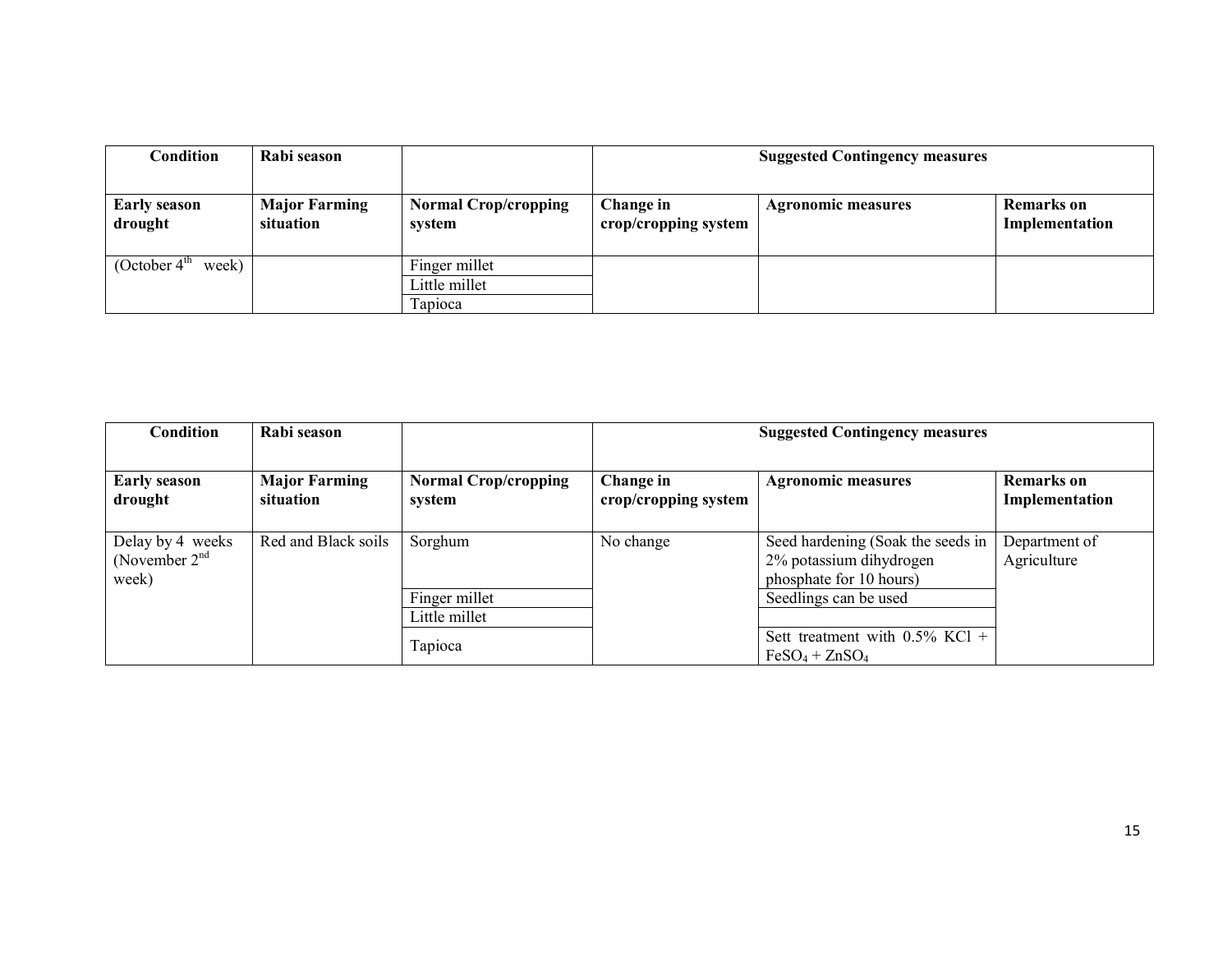| <b>Condition</b>                      | Rabi season                       |                                       |                                   | <b>Suggested Contingency measures</b>     |                                     |
|---------------------------------------|-----------------------------------|---------------------------------------|-----------------------------------|-------------------------------------------|-------------------------------------|
| <b>Early season</b><br>drought        | <b>Major Farming</b><br>situation | <b>Normal Crop/cropping</b><br>system | Change in<br>crop/cropping system | <b>Agronomic measures</b>                 | <b>Remarks</b> on<br>Implementation |
| Delay by 6 weeks<br>(November $4th$ ) | Red and Black soils               | Sorghum                               | Fodder sorghum                    |                                           |                                     |
| week)                                 |                                   | Finger millet                         | No change                         | Seedlings grown in nursery can<br>be used |                                     |
|                                       |                                   | Little millet                         | No change                         |                                           |                                     |
|                                       |                                   | Tapioca                               | No change                         |                                           |                                     |

| <b>Condition</b>                             | Rabi season                       |                                       |                                                       | <b>Suggested Contingency measures</b> |                                     |  |  |
|----------------------------------------------|-----------------------------------|---------------------------------------|-------------------------------------------------------|---------------------------------------|-------------------------------------|--|--|
| <b>Early season</b><br>drought               | <b>Major Farming</b><br>situation | <b>Normal Crop/cropping</b><br>system | Change in<br>crop/cropping system                     | <b>Agronomic measures</b>             | <b>Remarks</b> on<br>Implementation |  |  |
| Delay by 8 weeks<br>(December $2nd$<br>week) | Red and Black soils               | Sorghum                               | Fallow/Fodder<br>Sorghum                              |                                       |                                     |  |  |
|                                              |                                   | Finger millet                         | Fallow/Fodder<br>Cowpea                               |                                       |                                     |  |  |
|                                              |                                   | Little millet                         | Fallow                                                |                                       |                                     |  |  |
|                                              |                                   | Tapioca                               | Fallow/ vegetables like<br>Tomato, Brinjal,<br>Bhendi |                                       |                                     |  |  |

Normal, mid season and terminal drought situations – both Kharif and rabi seasons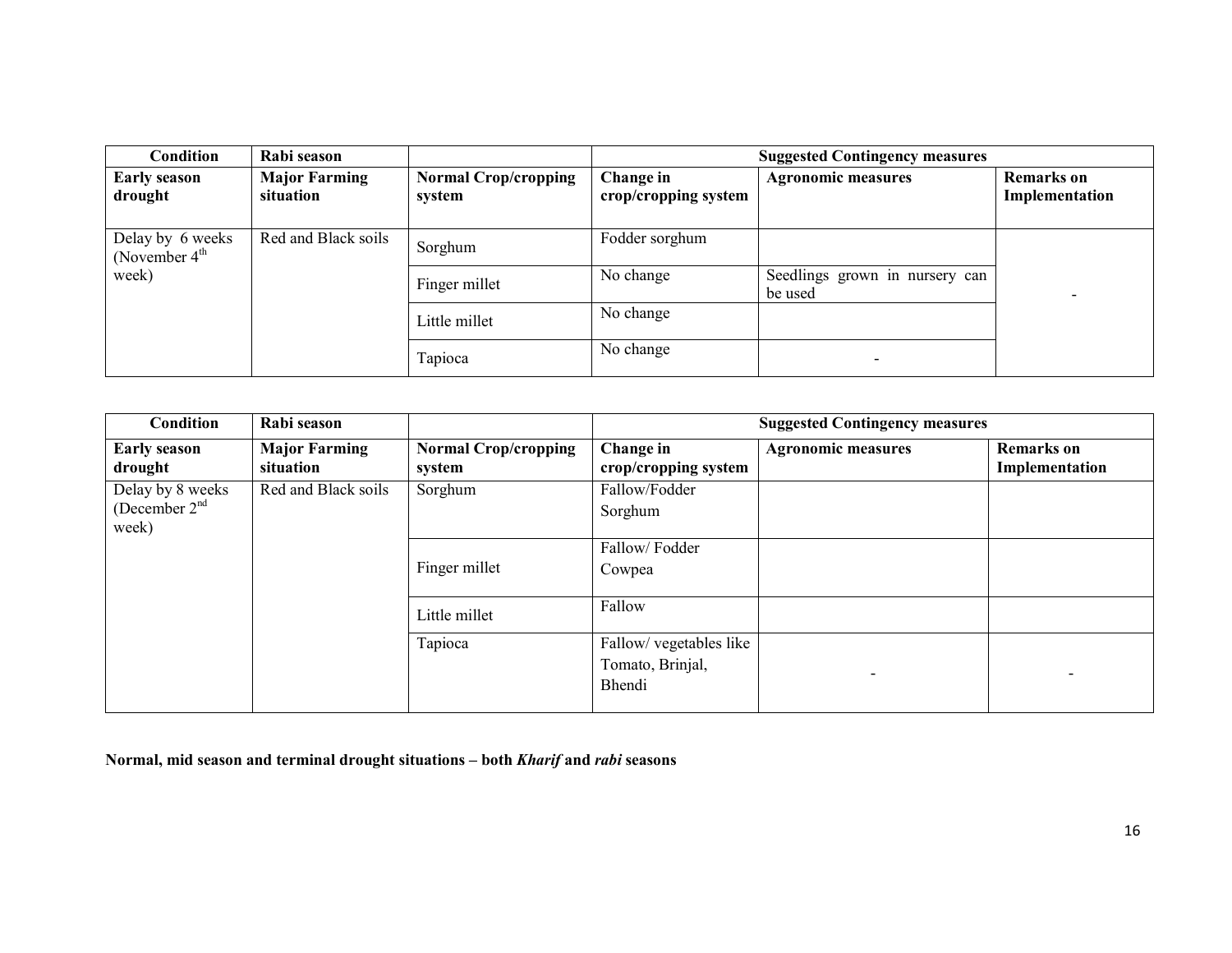| <b>Condition</b>                                                                                                         | <b>Kharif</b> season              |                                                      |                                                                                                                                                                          | <b>Suggested Contingency measures</b>                                                                               |                                     |
|--------------------------------------------------------------------------------------------------------------------------|-----------------------------------|------------------------------------------------------|--------------------------------------------------------------------------------------------------------------------------------------------------------------------------|---------------------------------------------------------------------------------------------------------------------|-------------------------------------|
| <b>Early season</b><br>drought                                                                                           | <b>Major Farming</b><br>situation | <b>Normal Crop/cropping</b><br>system                | Crop management                                                                                                                                                          | Soil management                                                                                                     | <b>Remarks</b> on<br>Implementation |
| Normal onset,<br>followed by 15-20<br>days dry spell after<br>sowing leading to<br>poor germination /<br>crop stand etc. | Red and Black soils               | Sorghum<br>Finger millet<br>Little millet<br>Tapioca | Optimum population<br>maintenance by<br>$\bullet$ Gap filling<br>$\bullet$ Thinning<br>• Resowing<br>In case of<br>intercropping<br>sequential sowing may<br>be followed | • Forming ridges and furrows to<br>conserve the expected rain<br>Blade harrowing<br>$\bullet$<br>Soil mulching<br>٠ |                                     |

| <b>Condition</b>                                                                                |                                   |                                           | <b>Suggested Contingency measures</b>                                                                                    |                                                                |                                     |  |
|-------------------------------------------------------------------------------------------------|-----------------------------------|-------------------------------------------|--------------------------------------------------------------------------------------------------------------------------|----------------------------------------------------------------|-------------------------------------|--|
| Mid season<br>drought                                                                           | <b>Major Farming</b><br>situation | <b>Normal Crop/cropping</b><br>system     | Crop management                                                                                                          | Soil management                                                | <b>Remarks</b> on<br>Implementation |  |
| long dry spell,<br>consecutive 2<br>weeks rainless<br>$(>2.5$ mm) period<br>At vegetative stage | Red and Black soils               | Sorghum<br>Finger millet<br>Little millet | Top dressing of fertilizer if<br>sufficient rainfall after 3-5<br>weeks dry spell<br>Thinning of $35-50\%$<br>population | Forming ridges and<br>furrows to conserve the<br>expected rain |                                     |  |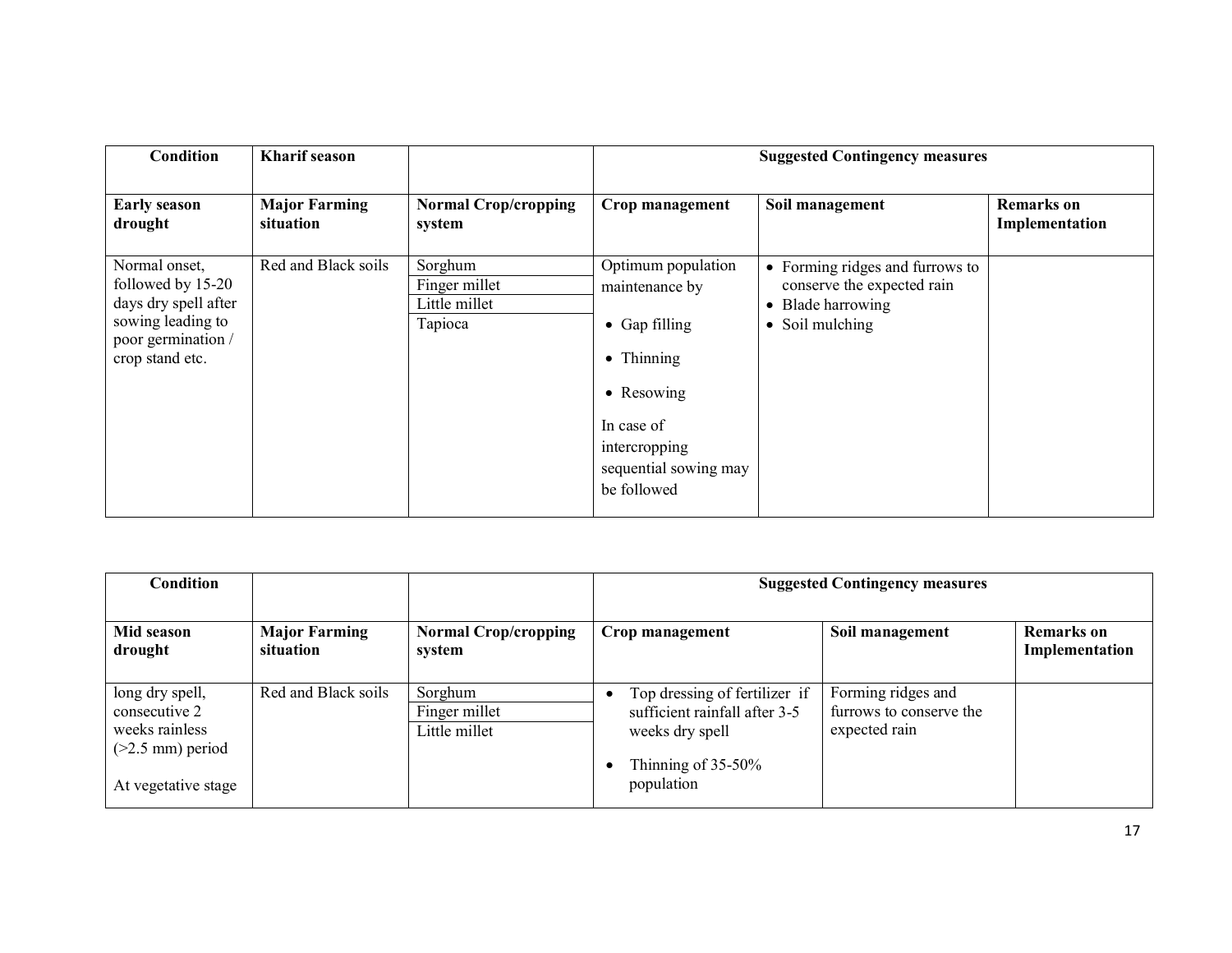|  |         | Antitranspirant spray<br>$\bullet$<br>Life saving irrigation from<br>$\bullet$<br>rain water harvest ponds,<br>Weeding and Weed<br>mulching<br>Harvesting partly to leave<br>$\bullet$<br>ratoon<br>Harvesting for fodder<br>$\bullet$ |                                                                                                  |  |
|--|---------|----------------------------------------------------------------------------------------------------------------------------------------------------------------------------------------------------------------------------------------|--------------------------------------------------------------------------------------------------|--|
|  | Tapioca | Reduction of green leaves                                                                                                                                                                                                              | Providing life irrigation<br>Forming ridges and<br>furrows for in situ<br>rainwater conservation |  |

| <b>Condition</b>                                   |                                   |                                       | <b>Suggested Contingency measures</b> |                                                     |                                     |  |
|----------------------------------------------------|-----------------------------------|---------------------------------------|---------------------------------------|-----------------------------------------------------|-------------------------------------|--|
| Mid season<br>drought                              | <b>Major Farming</b><br>situation | <b>Normal Crop/cropping</b><br>system | Crop management                       | Soil management                                     | <b>Remarks</b> on<br>Implementation |  |
| long dry spell,<br>consecutive 2<br>weeks rainless | Red and Black soils               | Sorghum                               | Harvesting partly to<br>leave ratoon  | Forming ridges and furrows to<br>conserve rainwater |                                     |  |
| $(>2.5$ mm) period                                 |                                   | Finger millet                         | Harvesting for fodder                 |                                                     |                                     |  |
| At reproductive                                    |                                   | Little millet                         | Harvesting for fodder                 |                                                     |                                     |  |
| stage                                              |                                   | Tapioca                               | Reduction of green<br>leaves          | Life saving irrigation                              |                                     |  |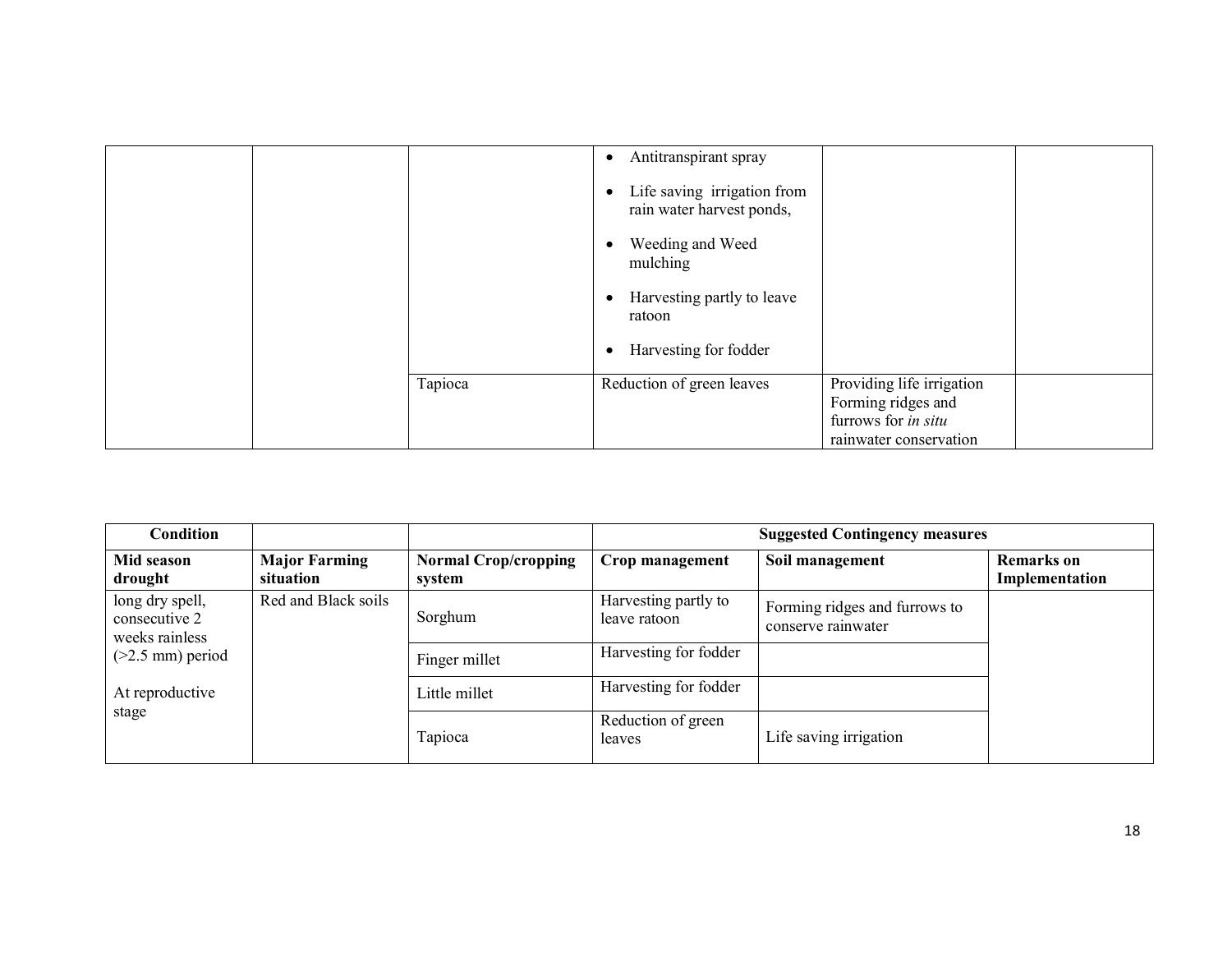| <b>Condition</b>        |                                   |                                       | <b>Suggested Contingency measures</b>                                              |                                                                  |                                     |  |
|-------------------------|-----------------------------------|---------------------------------------|------------------------------------------------------------------------------------|------------------------------------------------------------------|-------------------------------------|--|
| <b>Terminal drought</b> | <b>Major Farming</b><br>situation | <b>Normal Crop/cropping</b><br>system | Crop management                                                                    | Soil management                                                  | <b>Remarks</b> on<br>Implementation |  |
|                         | Red and Black soils               | Sorghum                               | Harvest at<br>physiological maturity<br>to avoid damage by<br>grain sucking insect | Forming ridges and furrows to<br>conserve the expected rainwater |                                     |  |
|                         |                                   | Finger millet                         | $-do-$                                                                             |                                                                  |                                     |  |
|                         |                                   | Little millet                         | Harvest at<br>physiological maturity                                               |                                                                  |                                     |  |
|                         |                                   | Tapioca                               | Harvest at<br>physiological maturity                                               | Forming ridges and furrows to<br>conserve the expected rainwater |                                     |  |

## 2.1.2 Irrigated situation

| Condition                                                   |                                   | <b>Suggested Contingency measures</b> |                                   |                                                                              |                              |  |
|-------------------------------------------------------------|-----------------------------------|---------------------------------------|-----------------------------------|------------------------------------------------------------------------------|------------------------------|--|
|                                                             | <b>Major Farming</b><br>situation | <b>Normal Crop/cropping</b><br>system | Change in<br>crop/cropping system | <b>Agronomic measures</b>                                                    | Remarks on<br>Implementation |  |
| Delayed/limited<br>release of water in<br>canals due to low | Red & black soils                 | Paddy                                 | No change                         | Prefer short duration varieties:<br>ADT 49<br>Direct seeding using seed drum |                              |  |
| rainfall                                                    |                                   | Sugarcane                             |                                   | Trash mulching<br>Alternate furrow irrigation                                |                              |  |
|                                                             |                                   | Tapioca                               |                                   | Protective irrigation                                                        |                              |  |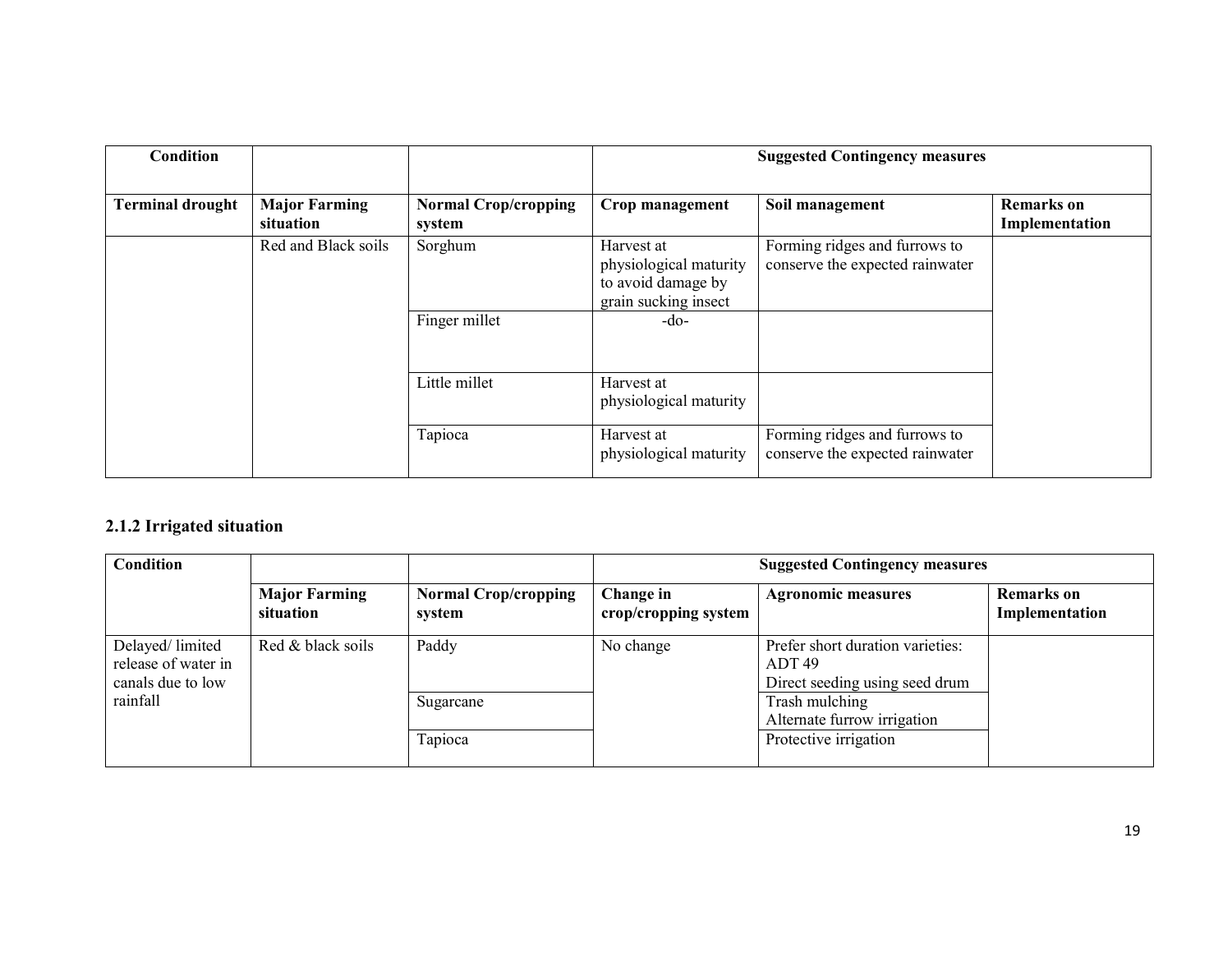| <b>Condition</b>           |                      |                             | <b>Suggested Contingency measures</b> |                           |                   |
|----------------------------|----------------------|-----------------------------|---------------------------------------|---------------------------|-------------------|
|                            | <b>Major Farming</b> | <b>Normal Crop/cropping</b> | Change in                             | <b>Agronomic measures</b> | <b>Remarks</b> on |
|                            | situation            | system                      | crop/cropping system                  |                           | Implementation    |
| Non release of             | Red & black soils    | Paddy                       | Finger millet /                       | Deep ploughing            |                   |
| water in canals            |                      |                             | groundnut                             |                           |                   |
| under delayed onset        |                      | Sugarcane                   | Tapioca / Maize                       |                           |                   |
| of monsoon in<br>catchment |                      | <b>Fapioca</b>              | Finger millet / Pulses                |                           |                   |

| <b>Condition</b>    |                       |                      |                      | <b>Suggested Contingency measures</b> |                   |
|---------------------|-----------------------|----------------------|----------------------|---------------------------------------|-------------------|
|                     | <b>Major Farming</b>  | Crop/cropping system | Change in            | <b>Agronomic measures</b>             | <b>Remarks</b> on |
|                     | situation             |                      | crop/cropping system |                                       | Implementation    |
| Insufficient        | Irrigated Red & black | Paddy                | Fallow               | Sow pulses                            |                   |
| groundwater         | soils                 |                      |                      | (Blackgram, VBN1, VBN2,               |                   |
| recharge due to low |                       |                      |                      | VBN3, VBN(Bg)4);                      |                   |
| rainfall            |                       |                      |                      | Green Gram CO4,                       |                   |
|                     |                       |                      |                      | CO6, Paiyur1, VBN1, VBN(Gg)2)         |                   |
|                     |                       |                      |                      | /or Green manure(Sunhemp)             |                   |
|                     |                       | Sugarcane            | Fallow               |                                       |                   |
|                     |                       |                      |                      |                                       |                   |
|                     |                       | Tapioca              |                      |                                       |                   |
|                     |                       |                      |                      |                                       |                   |

# 2.2 Unusual rains (untimely, unseasonal etc) (for both rainfed and irrigated situations)

| Condition                                                               | <b>Suggested contingency measure</b> |                        |                     |              |  |  |  |
|-------------------------------------------------------------------------|--------------------------------------|------------------------|---------------------|--------------|--|--|--|
| Continuous high rainfall in a<br>short span leading to water<br>logging | Vegetative stage                     | <b>Flowering stage</b> | Crop maturity stage | Post harvest |  |  |  |
| Paddy                                                                   | Drain excess water                   | Drain excess water     | Drain excess water  |              |  |  |  |
| Sugarcane                                                               | -do-                                 | -do-                   | -do-                | -do-         |  |  |  |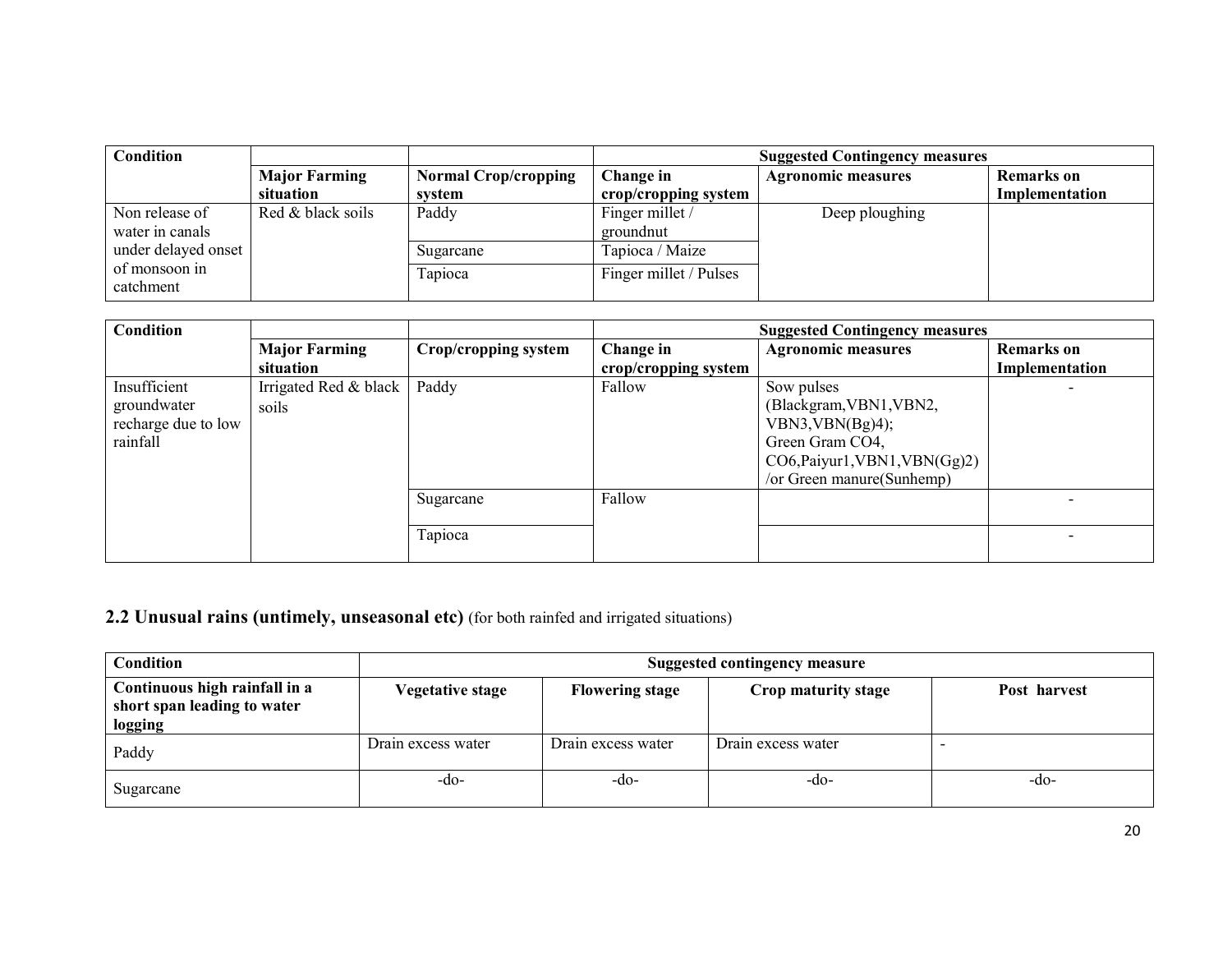| <b>Horticulture</b>                                       |                                                                                              |                                                                                |                                        |                          |
|-----------------------------------------------------------|----------------------------------------------------------------------------------------------|--------------------------------------------------------------------------------|----------------------------------------|--------------------------|
| Tapioca                                                   | $-do-$                                                                                       | $-do-$                                                                         | $-do-$                                 | $-do-$                   |
| Heavy rainfall with high speed<br>winds in a short span   |                                                                                              |                                                                                | Not applicable for Dharmapuri district |                          |
| Outbreak of pests and diseases<br>due to unseasonal rains |                                                                                              |                                                                                |                                        |                          |
| Paddy Leaf folder                                         | Cartap hydrochloride<br>2gm/lt or Profenophos<br>2ml/lt                                      |                                                                                |                                        | $\overline{\phantom{a}}$ |
| Paddy Leaf spot                                           | Carbendazim 2gm/lt                                                                           |                                                                                |                                        | $\overline{\phantom{a}}$ |
| Sugarcane Root grub                                       | Set up light traps to<br>attract the adults Methyl<br>parathion 2.5Kg/ac soil<br>application | Don't allow the field<br>to dry<br>Set up light traps to<br>attract the adults |                                        | $\blacksquare$           |
| Tapioca                                                   | Phomopsis wilt - COC<br>$0.2\%$                                                              | Phomopsis wilt - COC<br>$0.2\%$                                                | Tuber rot - Drain excess water         |                          |

# 2.3 Floods

| Condition                                                 | <b>Suggested contingency measures</b>  |                            |                           |            |
|-----------------------------------------------------------|----------------------------------------|----------------------------|---------------------------|------------|
| Transient water logging/ partial   Seedling<br>inundation | stage                                  | nursery   Vegetative stage | <b>Reproductive stage</b> | At harvest |
|                                                           | Not applicable for Dharmapuri district |                            |                           |            |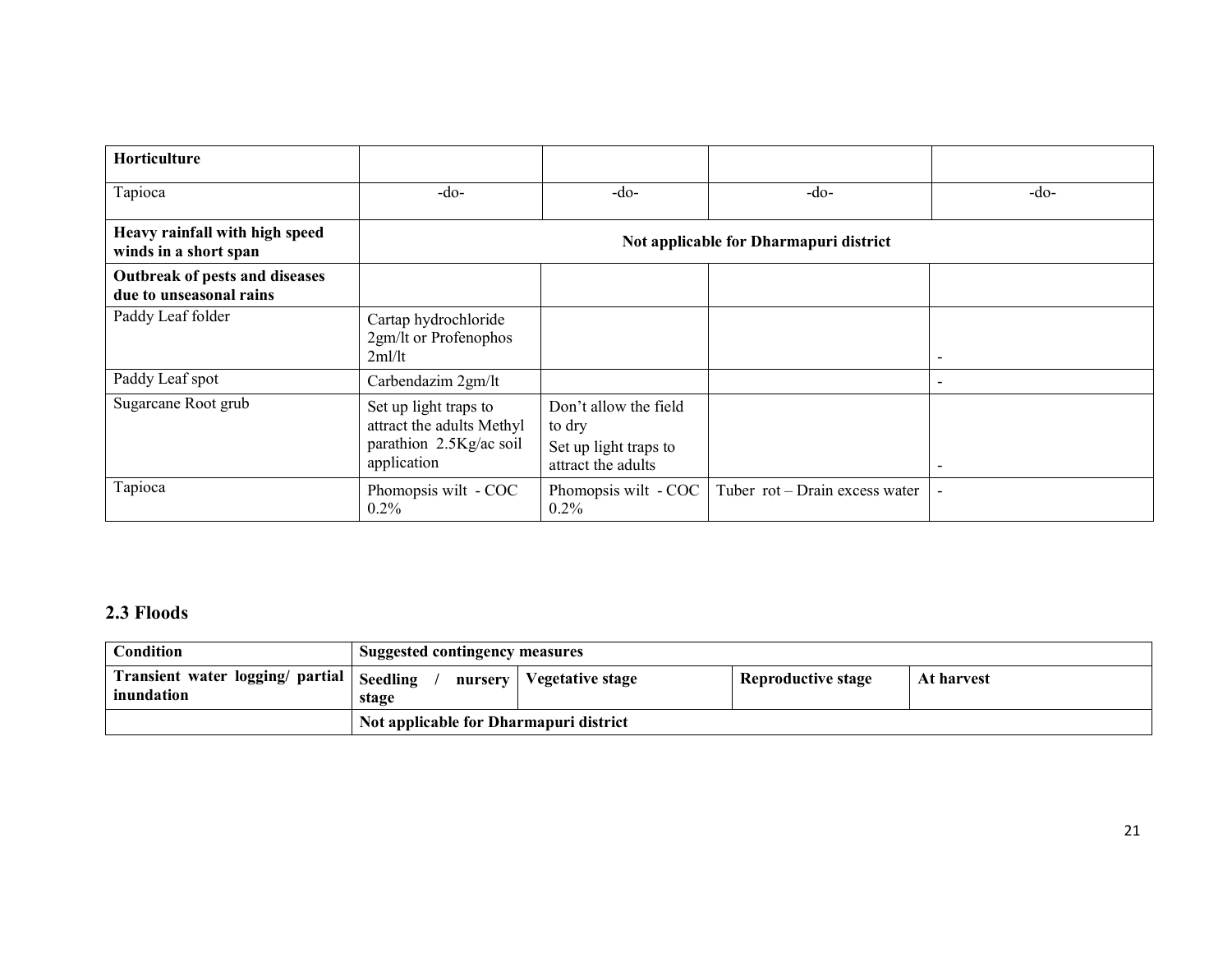# 2.4 Extreme events: Heat wave / Cold wave/Frost/ Hailstorm /Cyclone

| <b>Extreme event type</b> | Suggested contingency measure <sup>r</sup>                                                     |  |  |  |
|---------------------------|------------------------------------------------------------------------------------------------|--|--|--|
|                           | <b>Reproductive stage</b><br>Seedling / nursery stage<br><b>Vegetative stage</b><br>At harvest |  |  |  |
|                           | Not applicable for Dharmapuri district                                                         |  |  |  |
| <b>Heat Wave</b>          |                                                                                                |  |  |  |

## 2.5Contingent strategies for Livestock, Poultry & Fisheries:

# 2.5.1 Livestock:

|                                 | <b>Suggested contingency measures</b>                                                                                                                                                                                                                                                                                                                                                                                                                                                                                                                                                                   |                                                                                                                                                                                                                                                                                                                                                                             |                                                                                                                                                                                                                                                                                                                                                                                                                                                                                                                                                                                                          |  |  |
|---------------------------------|---------------------------------------------------------------------------------------------------------------------------------------------------------------------------------------------------------------------------------------------------------------------------------------------------------------------------------------------------------------------------------------------------------------------------------------------------------------------------------------------------------------------------------------------------------------------------------------------------------|-----------------------------------------------------------------------------------------------------------------------------------------------------------------------------------------------------------------------------------------------------------------------------------------------------------------------------------------------------------------------------|----------------------------------------------------------------------------------------------------------------------------------------------------------------------------------------------------------------------------------------------------------------------------------------------------------------------------------------------------------------------------------------------------------------------------------------------------------------------------------------------------------------------------------------------------------------------------------------------------------|--|--|
|                                 | <b>Before the event</b>                                                                                                                                                                                                                                                                                                                                                                                                                                                                                                                                                                                 | During the event                                                                                                                                                                                                                                                                                                                                                            | After the event                                                                                                                                                                                                                                                                                                                                                                                                                                                                                                                                                                                          |  |  |
| <b>Drought</b>                  |                                                                                                                                                                                                                                                                                                                                                                                                                                                                                                                                                                                                         |                                                                                                                                                                                                                                                                                                                                                                             |                                                                                                                                                                                                                                                                                                                                                                                                                                                                                                                                                                                                          |  |  |
| Feed and fodder<br>availability | 1. Curbing the sale of crop reduces from the<br>district<br>2. Encouraging the farmers to cultivate short<br>like<br>fodder<br>sunhump<br>crops<br>term<br>(Crotalaria junctia) where ever irrigation<br>is available.<br>Animal<br>Husbandry<br>3. The<br>District<br>Department to estimate the dry fodder<br>requirement and prepare the ground work<br>for storage and distribution of the fodder<br>bales to be received from the fodder grid<br>of DLF, Hosur<br>4. Informing the requirement of fodder crops<br>to be mobilized from the fodder grid of<br>the District Livestock Farm, Hosur in | 1. Banning the sale of crop residues from the<br>district.<br>2. Creating awareness on feeding chaffed and<br>Sodium Choloride sprinkled crop residues.<br>3. Creating awareness on supplementing crop<br>residues with Green Tree Fodder on / and<br>available green grass.<br>4. Cultivating short – term (28-30days) green<br>fodder like sun hemp (Crotalaria junctia). | 1. The forest land should be integrated with<br>Cenchrus ciliaris and measures to be<br>taken to harevest the grass hay, bale and<br>store. This will form the fodder grid and<br>to be mobilized when ever there is<br>drought.<br>2. Raising Stylosanthes hamata on the<br>bunds of partially wet paddy fields.<br>3. Storing crop residues after sprinkling 2%<br>sodium chloride solution.<br>4. The livestock holders be supplied with<br>quality seeds of fodder sorghum Co29,<br>Tall Maize, well before<br>Africian<br>monsoon (June-July) and motivating<br>them to cultivate 20% of their land |  |  |
|                                 | Krishnagiri District during the expected                                                                                                                                                                                                                                                                                                                                                                                                                                                                                                                                                                |                                                                                                                                                                                                                                                                                                                                                                             | holding in dry land.                                                                                                                                                                                                                                                                                                                                                                                                                                                                                                                                                                                     |  |  |
|                                 | drought season.                                                                                                                                                                                                                                                                                                                                                                                                                                                                                                                                                                                         | Encouraging supplementing of mineral                                                                                                                                                                                                                                                                                                                                        | 5. The technique of over $-$ seeding the                                                                                                                                                                                                                                                                                                                                                                                                                                                                                                                                                                 |  |  |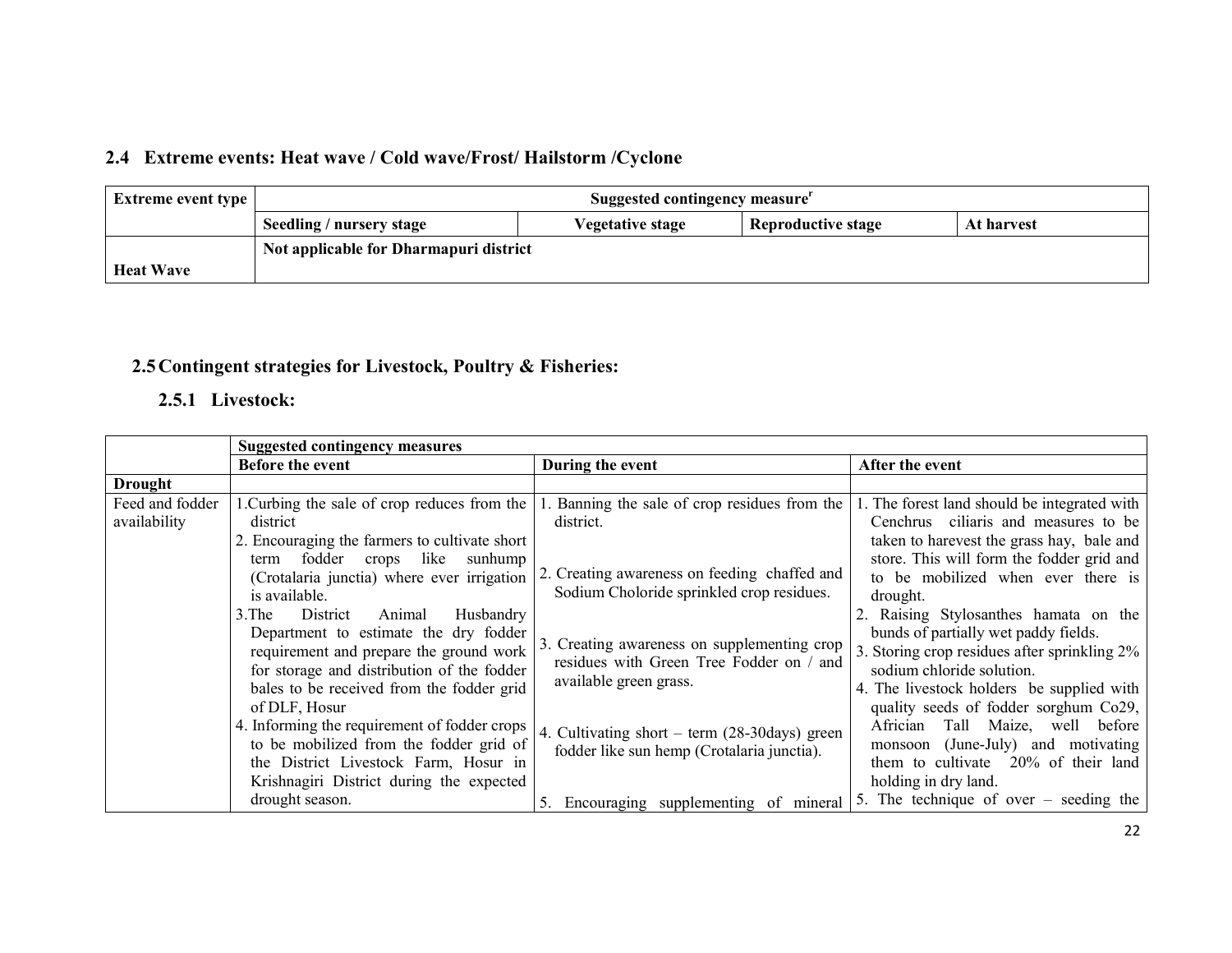| 5. Informing the existing feed mixing units<br>within the district and the stockiest to                                                                                                      | mixture.                                                                                                                                                                                                                                                           | dryland sorghum on cultivation with<br>Stylosanthes hamata be popularized.                                                                                                                                                                                                                                                                                                                                                                  |
|----------------------------------------------------------------------------------------------------------------------------------------------------------------------------------------------|--------------------------------------------------------------------------------------------------------------------------------------------------------------------------------------------------------------------------------------------------------------------|---------------------------------------------------------------------------------------------------------------------------------------------------------------------------------------------------------------------------------------------------------------------------------------------------------------------------------------------------------------------------------------------------------------------------------------------|
| ensure enough quantity of compounded<br>feed.<br>6. Conducting awareness camp among<br>livestock holders on judicial utilization of                                                          | 6. Awarness on supplementing yeast culture<br>$(3g/d)$ to milch cows.                                                                                                                                                                                              | 6. The vacant area in Veterinary hospitals<br>be cultivated with fodder crops for seed<br>production to reduce demand on fodder<br>seeds and supply to farmers.                                                                                                                                                                                                                                                                             |
| crops residues, feed and fodder during<br>drought.<br>7. Motivating the sugarcane farmers to<br>convert green sugarcane tops in to silage                                                    | 7. Feeding wet brewery waste grain where<br>ever available.                                                                                                                                                                                                        | 7. The fodder seeds produced at District<br>Livestock Farm, Hosur be supplied to<br>Veterinary Hospitals in Krishnagiri and<br>Dharmapuri districts before monsoon.                                                                                                                                                                                                                                                                         |
| by the end of February.<br>8. Keeping enough stock of mineral mixture.<br>9. Motivating the livestock holders to feed<br>mineral mixture to their livestock.<br>10Popularizing chaff-cutters | 8. The Deputy Director, Fodder Development<br>should ensure enough stock of Fodder hay<br>Bales from District Livestock Farm, Hosur<br>and arranging to sell at nominal price.<br>9. Feeding of Sugar cane top silage $(a)$ not<br>more than 10kg per cow per day. | 8. The fodder grid being created at the<br>District Livestock Farm, Hosur should<br>ensure enough stock of compressed and<br>baled hay of fodder crops.<br>9. Those farmers who do not have land in<br>irrigation should be advised to breed<br>their cows during July - August $-$<br>September, so that the peak<br>milk<br>production does not coincide with peak<br>summer (May, June, July) or the dry<br>period coincide with summer. |
|                                                                                                                                                                                              |                                                                                                                                                                                                                                                                    | 10. Should be encouraged to plant enough<br>fodder trees.                                                                                                                                                                                                                                                                                                                                                                                   |
|                                                                                                                                                                                              |                                                                                                                                                                                                                                                                    | 11.In each panchyat the pasture land<br>should be converted into multi tier<br>silvipasture system.                                                                                                                                                                                                                                                                                                                                         |
|                                                                                                                                                                                              |                                                                                                                                                                                                                                                                    | 12. Motivating the farmers on fodder seed<br>production<br>and<br>having<br>buyback<br>arrangement of fodder seeds from the<br>farmers.                                                                                                                                                                                                                                                                                                     |
| 1. Construction of community water troughs<br>Drinking water<br>at villages.                                                                                                                 | 1. Making arrangements to fill up the<br>community water troughs on daily basis.<br>2. Discouraging provision of fermented water.                                                                                                                                  | Nil                                                                                                                                                                                                                                                                                                                                                                                                                                         |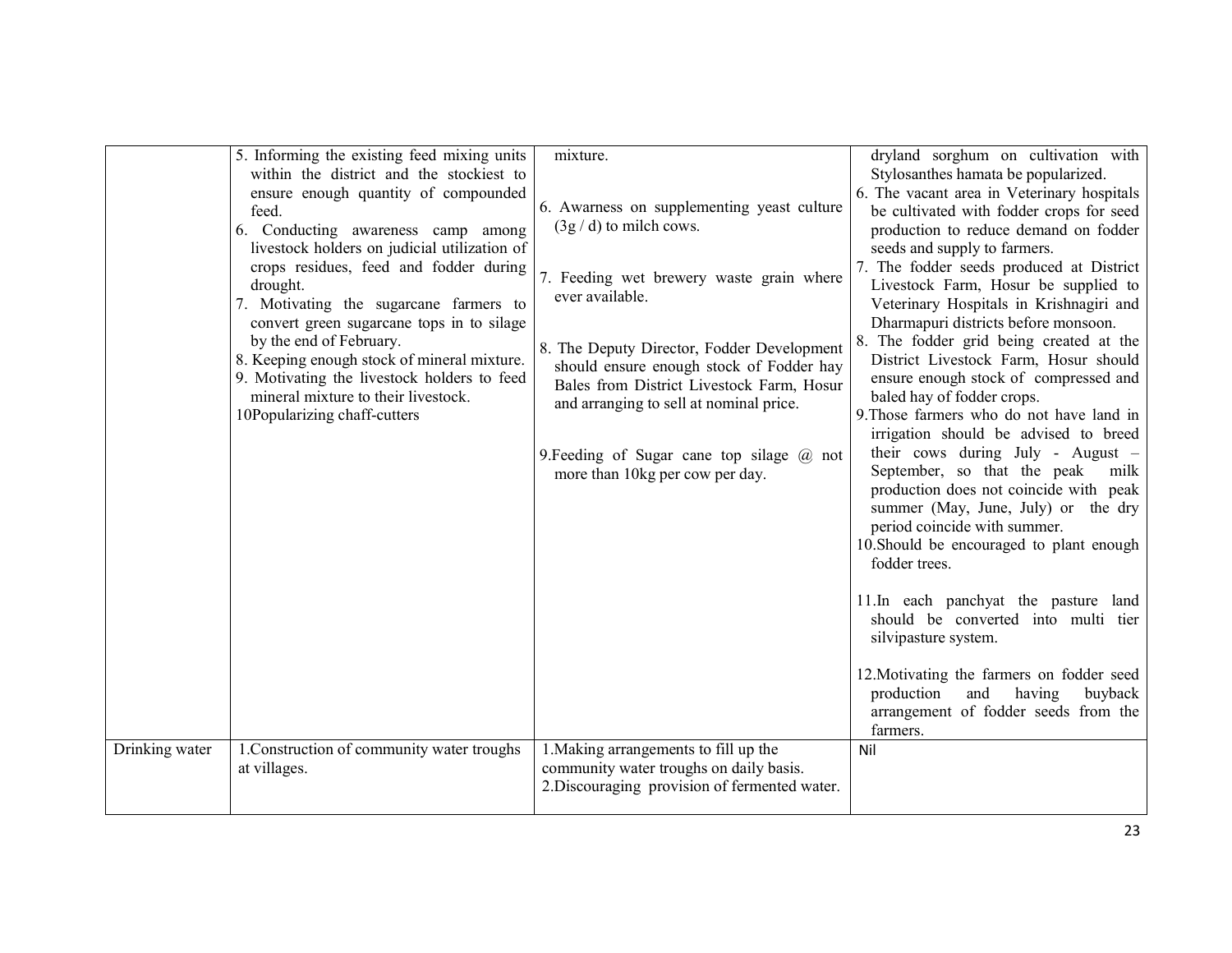| Health and<br>disease<br>management | 1. Develop and disseminate public education<br>materials on the care of animal in<br>emergencies, disasters and evacuations<br>that emphasize and encourage self-<br>reliance among owners.                                                                                                                | 1. Provide care for injured and diseased<br>animals<br>2. An important problem that has to be faced<br>during disaster management of animals is<br>the disposal of dead animals. This poses<br>acute problems during floods and cyclone,<br>as the number of animals dying would be<br>enormous. Most states have fallen animal<br>and<br>management programs<br>carcass<br>utilization program. Admittedly,<br>one<br>administrative group does not uniformly<br>handle these. | 1. Livestock face many epidemic diseases<br>after a flood. The major diseases of<br>animals in the flood affected areas are<br>anthrax, diarrhea, malnutrition, foot and<br>mouth disease etc and provide<br>necessary steps to rectify the above<br>problems.           |
|-------------------------------------|------------------------------------------------------------------------------------------------------------------------------------------------------------------------------------------------------------------------------------------------------------------------------------------------------------|---------------------------------------------------------------------------------------------------------------------------------------------------------------------------------------------------------------------------------------------------------------------------------------------------------------------------------------------------------------------------------------------------------------------------------------------------------------------------------|--------------------------------------------------------------------------------------------------------------------------------------------------------------------------------------------------------------------------------------------------------------------------|
| <b>Floods</b>                       | $\overline{\phantom{a}}$                                                                                                                                                                                                                                                                                   |                                                                                                                                                                                                                                                                                                                                                                                                                                                                                 |                                                                                                                                                                                                                                                                          |
| Feed and fodder                     |                                                                                                                                                                                                                                                                                                            |                                                                                                                                                                                                                                                                                                                                                                                                                                                                                 |                                                                                                                                                                                                                                                                          |
| availability                        |                                                                                                                                                                                                                                                                                                            |                                                                                                                                                                                                                                                                                                                                                                                                                                                                                 |                                                                                                                                                                                                                                                                          |
| Drinking water                      | $\blacksquare$                                                                                                                                                                                                                                                                                             |                                                                                                                                                                                                                                                                                                                                                                                                                                                                                 | $\blacksquare$                                                                                                                                                                                                                                                           |
| Health and                          |                                                                                                                                                                                                                                                                                                            |                                                                                                                                                                                                                                                                                                                                                                                                                                                                                 | $\sim$                                                                                                                                                                                                                                                                   |
| disease                             |                                                                                                                                                                                                                                                                                                            |                                                                                                                                                                                                                                                                                                                                                                                                                                                                                 |                                                                                                                                                                                                                                                                          |
| management                          |                                                                                                                                                                                                                                                                                                            |                                                                                                                                                                                                                                                                                                                                                                                                                                                                                 |                                                                                                                                                                                                                                                                          |
| Cyclone                             |                                                                                                                                                                                                                                                                                                            |                                                                                                                                                                                                                                                                                                                                                                                                                                                                                 |                                                                                                                                                                                                                                                                          |
| Feed and fodder<br>availability     | 1. Providing temporary sheds particularly to<br>small ruminates and other unshelted<br>livestock.<br>2. Conserving the crop residues from<br>wetting during cyclone rain.<br>3. Since the fodder intake during cyclonic<br>period is less, enough supplemental<br>compounded feed should be kept in stock. | 1. Feeding unchapped crop residues to the<br>young pasture grazing cows.<br>2. Cultivating fodder crops in rainfed land.                                                                                                                                                                                                                                                                                                                                                        | Nil                                                                                                                                                                                                                                                                      |
| Drinking water                      | 1. Install a hand pump and obtain enough<br>large containers to water your animals for<br>at least a week                                                                                                                                                                                                  | 1. Water from contaminated sources can be<br>treated by using commercially available<br>halogen-releasing tablets; freshly released<br>halogen is supposed to kill unwanted<br>and<br>other<br>microbiological<br>bacteria<br>elements present in water. These water<br>purifying tablets are available on the                                                                                                                                                                  | 1. During and after disaster times,<br>livestock should not drink water of<br>ditches and of polluted cultivable water<br>bodies. After ebbing of flood water,<br>newly grown grass should not be fed,<br>but some rainfall would decrease the<br>toxicity of the grass. |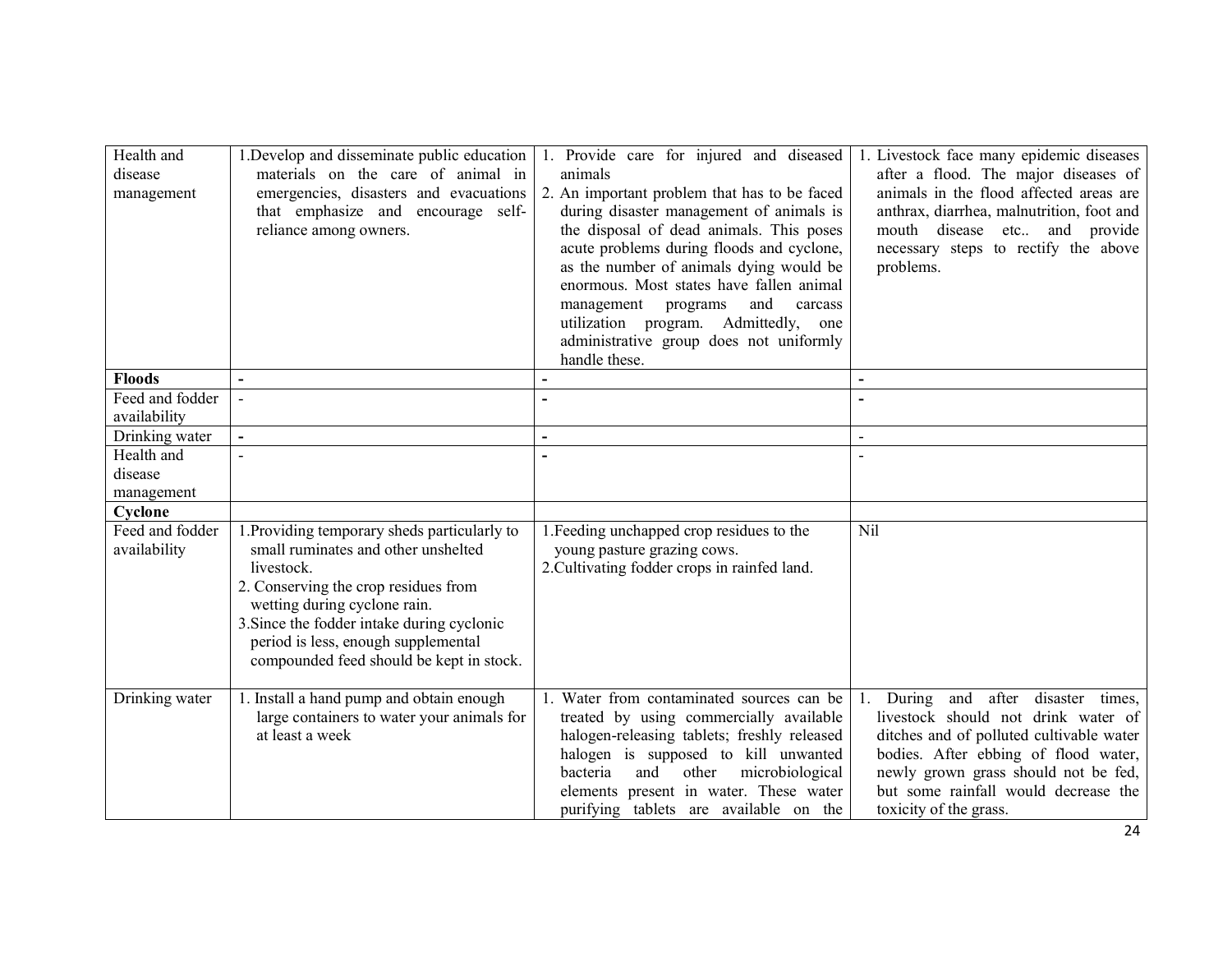|                      |                                                                    | market at affordable costs                     |                                           |
|----------------------|--------------------------------------------------------------------|------------------------------------------------|-------------------------------------------|
|                      |                                                                    |                                                | 2. Awareness camps on infection through   |
|                      |                                                                    | 2. Provide drinking water to livestock and     | water spread to be conducted.             |
|                      |                                                                    | poultry, as needed.                            |                                           |
|                      |                                                                    | 3. Install a hand pump and obtain enough       |                                           |
|                      |                                                                    | large containers to water your animals for     |                                           |
|                      |                                                                    | at least a week                                |                                           |
| Health and           | disseminate<br>Develop<br>and<br>public<br>1.                      | Provide care for injured and diseased          | 1. Livestock face many epidemic diseases  |
| disease              | education materials on the care of animal                          | animals                                        | after a flood. The major diseases of      |
| management           | in emergencies, disasters and evacuations                          | 2. An important problem that has to be faced   | animals in the flood affected areas are   |
|                      | that emphasize and encourage self-                                 | during disaster management of animals is       | anthrax, diarrhea, malnutrition, foot and |
|                      | reliance among owners.                                             | the disposal of dead animals. This poses       | mouth<br>disease etc and provide          |
|                      |                                                                    | acute problems during floods and cyclone,      | necessary steps to rectify the above      |
|                      |                                                                    | as the number of animals dying would be        | problems.                                 |
|                      |                                                                    | enormous. Most states have fallen animal       |                                           |
|                      |                                                                    | and<br>management<br>carcass<br>programs       |                                           |
|                      |                                                                    | utilization program. Admittedly, one           |                                           |
|                      |                                                                    | administrative group does not uniformly        |                                           |
|                      |                                                                    | handle these.                                  |                                           |
| <b>Heat wave and</b> |                                                                    |                                                |                                           |
| cold wave            |                                                                    |                                                |                                           |
| Shelter/environ      |                                                                    |                                                |                                           |
| ment                 |                                                                    |                                                |                                           |
| management           |                                                                    |                                                |                                           |
| Health and           | 1. Daily check up the health status of the                         | be take to reduce the<br>Care must             | 1. Provide the animals with supplemental  |
| disease              | animals.                                                           | environmental stress.                          | feeding to regain the body condition      |
| management           | 2. Vaccinate the animals periodically.                             | 2. Get advice from the technical persons about | which lost during the stressful time.     |
|                      | farmers<br>3 <sub>1</sub><br>disease<br>Educate<br>the<br>$\Omega$ | the management of stressful environment.       |                                           |
|                      | management during the heat wave and                                |                                                |                                           |
|                      | cold wave situation.                                               |                                                |                                           |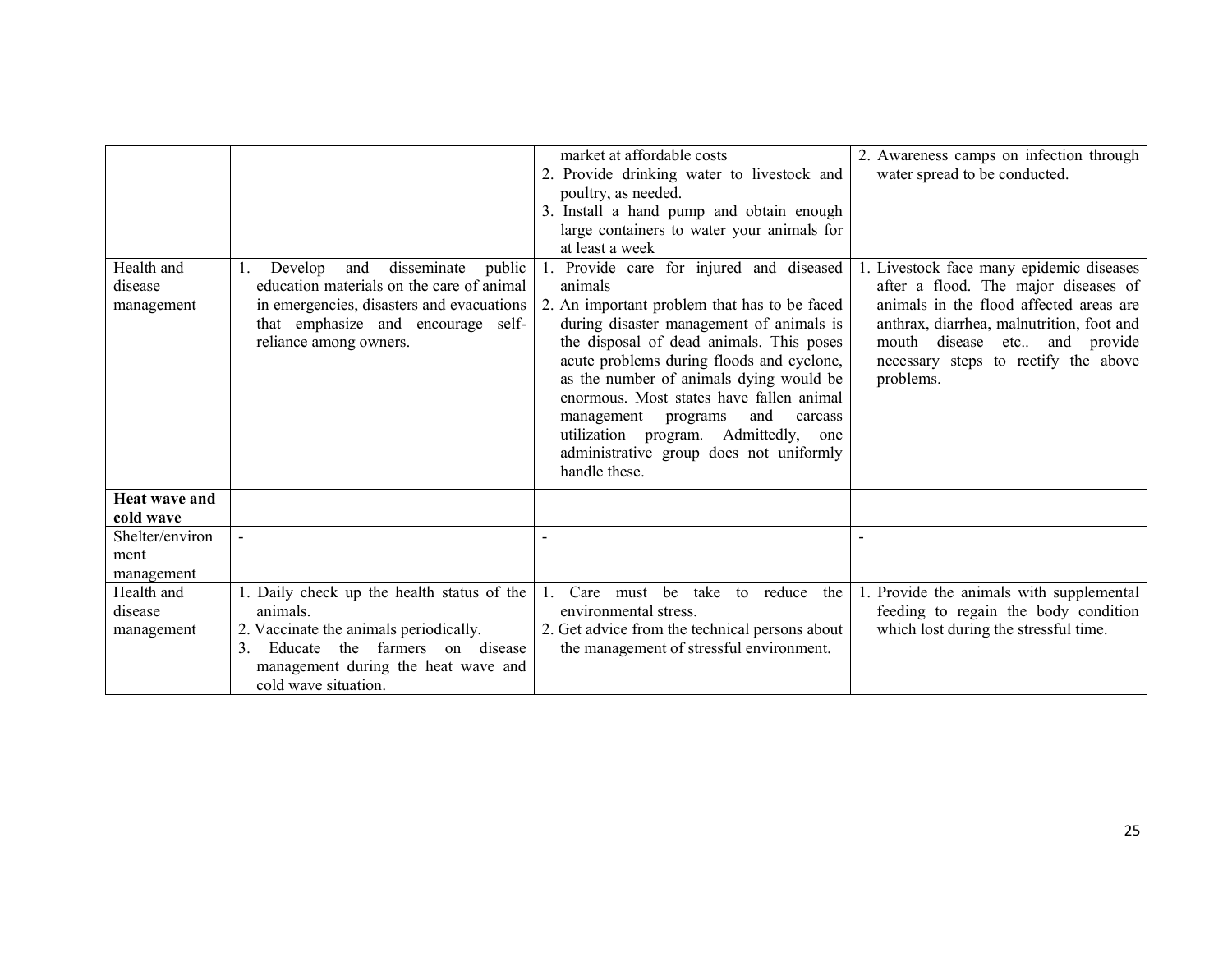# 2.5.2 Poultry:

|                                 | <b>Suggested contingency measures</b>                                                                                                                                                                                                                                                                                                                                                                                                                                                                                                                                                                                           |                                                           |                                                                                                                                       |
|---------------------------------|---------------------------------------------------------------------------------------------------------------------------------------------------------------------------------------------------------------------------------------------------------------------------------------------------------------------------------------------------------------------------------------------------------------------------------------------------------------------------------------------------------------------------------------------------------------------------------------------------------------------------------|-----------------------------------------------------------|---------------------------------------------------------------------------------------------------------------------------------------|
|                                 | <b>Before the event</b>                                                                                                                                                                                                                                                                                                                                                                                                                                                                                                                                                                                                         | During the event                                          | After the event                                                                                                                       |
| <b>Drought</b>                  |                                                                                                                                                                                                                                                                                                                                                                                                                                                                                                                                                                                                                                 |                                                           |                                                                                                                                       |
| Feed and fodder<br>availability | 1. Forecasting the forthcoming drought and<br>informing the feed manufacture to<br>increase production and keeping enough<br>stock.                                                                                                                                                                                                                                                                                                                                                                                                                                                                                             | 1. Mobilizing the ingredients from adjacent<br>districts. | 1. Preparing the road map for increasing<br>the feed ingredients production.<br>2. Ensuring enough stock of ingredients<br>in future. |
|                                 | 2). Creating awareness on the following,<br>a. Feeding in early morning and night<br>b). Training water troughs and providing<br>water in the after noon<br>c). Filling the over tank with water in the<br>after noon.<br>d). Wetting the feed with water.<br>e). Increasing the height of deep liter.<br>f). Reducing the number of birds per shed.<br>g). Providing ceiling fan $(a)$ one per 1000<br>sq.ft.<br>h). Avoiding vaccination and debeaking.<br>i). Providing Vitamin C and B complex in<br>water.<br>j). Waste from coir factories and thatches is<br>spread on roof.<br>k).Reducing energy density of ration and |                                                           |                                                                                                                                       |
|                                 | increasing lysine, Methionine<br>and<br>Vitamin C in ration.<br>l). Adding Potassium chloride and Sodium<br>bi corbonate in the ration $\omega$ 38 g per tone<br>of feed.<br>m). Storing the feed only for short duration<br>to avoid loss of Vitamins.<br>n). Planning to avoid laying period starting                                                                                                                                                                                                                                                                                                                         |                                                           |                                                                                                                                       |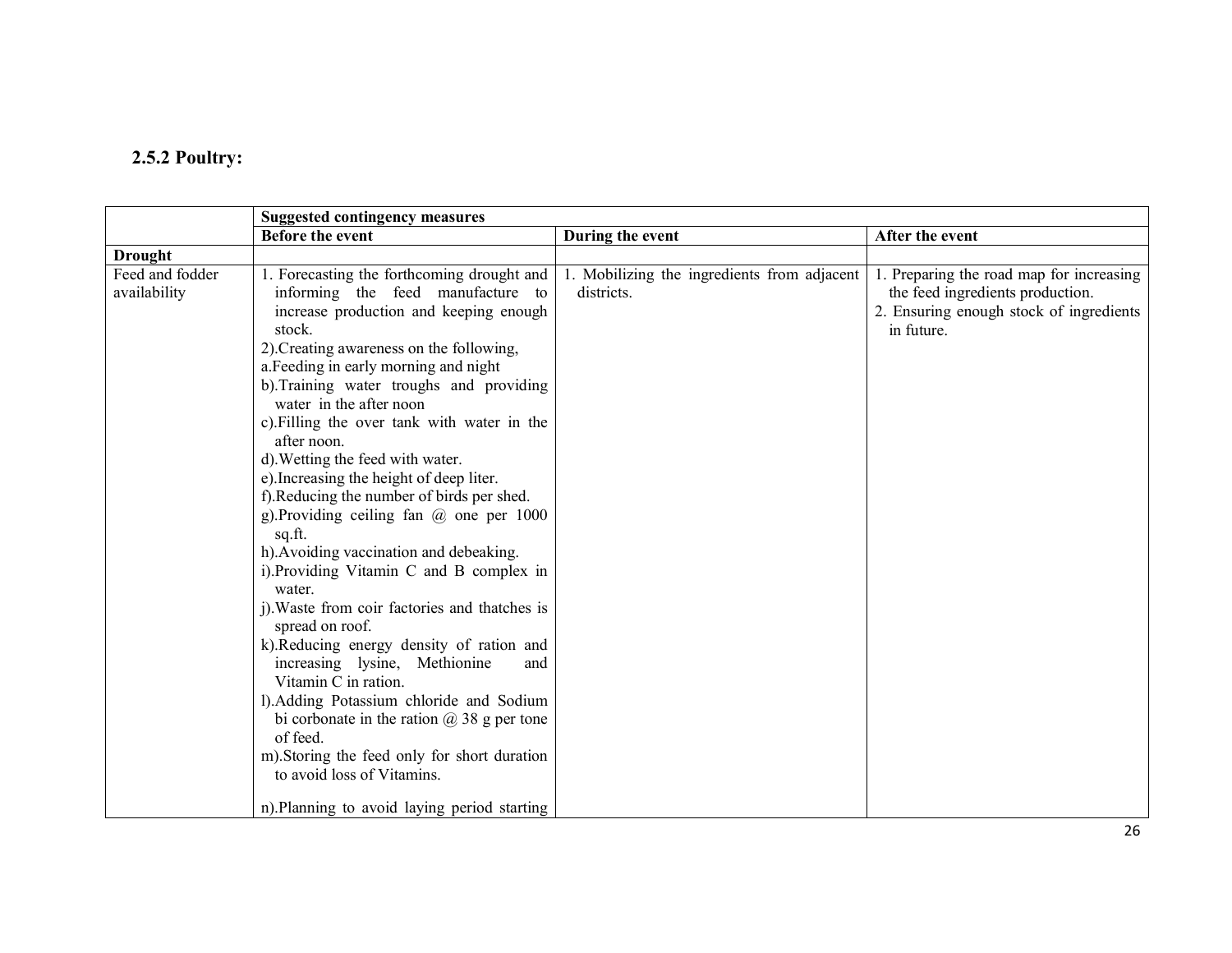| Drinking water                             | from $15$ April $- 15$ June.<br>o). Avoiding having stock of layers between<br>21 to 36 week age.<br>p). Avoiding purchase of chicks between<br>October and January.<br>1. Construction of check dams and water                                                                                                                                                                                                                                                                               | 1. Birds water requirements may double                                                                                                                                                                    | 1. Educate the farmers about the                                                                                                                                                                                 |
|--------------------------------------------|-----------------------------------------------------------------------------------------------------------------------------------------------------------------------------------------------------------------------------------------------------------------------------------------------------------------------------------------------------------------------------------------------------------------------------------------------------------------------------------------------|-----------------------------------------------------------------------------------------------------------------------------------------------------------------------------------------------------------|------------------------------------------------------------------------------------------------------------------------------------------------------------------------------------------------------------------|
|                                            | reservoirs.<br>2.<br>Construction<br>of<br>harvesting<br>rain<br>structures.<br>3. Practice<br>proper water<br>conserving<br>management systems.                                                                                                                                                                                                                                                                                                                                              | during hot weather. If birds do not meet<br>their water needs, they may refuse to eat,<br>experience lowered production,<br>and<br>become sick.                                                           | judicious usage of water for animals<br>and how to save the water.<br>2. Tree planting to be implemented to a<br>major extent.<br>3. Repair work in the water channels and<br>water resources to be carried out. |
| Health and disease<br>management           | State should organize a disaster<br>management group in the Department<br>dealing with Animal Husbandry and<br>veterinary service with specially trained<br>staff.<br>epidemiological<br>data<br>&<br>communication facilities.<br>2. The required field staff should be kept in<br>constant readiness<br>throughout<br>the<br>vulnerable months of the year. During<br>lean period, the team should undertake<br>preparedness and relief exercise to test<br>their efficacy and preparedness | 1. Bring the Birds to the protection camps<br>organized by the Animal Husbandry<br>department and get suitable ideas about<br>the draught management practices.                                           | Segregate the ailing birds and fed<br>them with suitable ration<br>to<br>overcome the post draught effect.                                                                                                       |
| <b>Floods</b>                              |                                                                                                                                                                                                                                                                                                                                                                                                                                                                                               |                                                                                                                                                                                                           |                                                                                                                                                                                                                  |
| Cyclone<br>Feed and fodder<br>availability | If the<br>potential<br>for<br>risk<br>the<br>livestock/poultry is deemed very high,<br>minimize loss by selling before the<br>cyclone, keep the money in a bank and<br>start afresh after the cyclone.<br>2. Be ready at any time to overcome the<br>natural disaster.                                                                                                                                                                                                                        | 1. Transfer the birds from the low lying area<br>to the elevated grounds or a common<br>shelter.<br>2. Dead birds should be disposed in proper<br>way to in order to prevent the disease<br>transmission. | Before housing the birds to the<br>original shed, shed should be<br>sanitized.<br>2. The feed fed to the birds should be<br>check for ant contamination.                                                         |
| Drinking water                             | 1. Collect and store enough potable water<br>for birds during flood                                                                                                                                                                                                                                                                                                                                                                                                                           | 1. Water from contaminated sources can be<br>treated by using commercially available                                                                                                                      | 1. During flood and post flood times,<br>poultry should not be provide with                                                                                                                                      |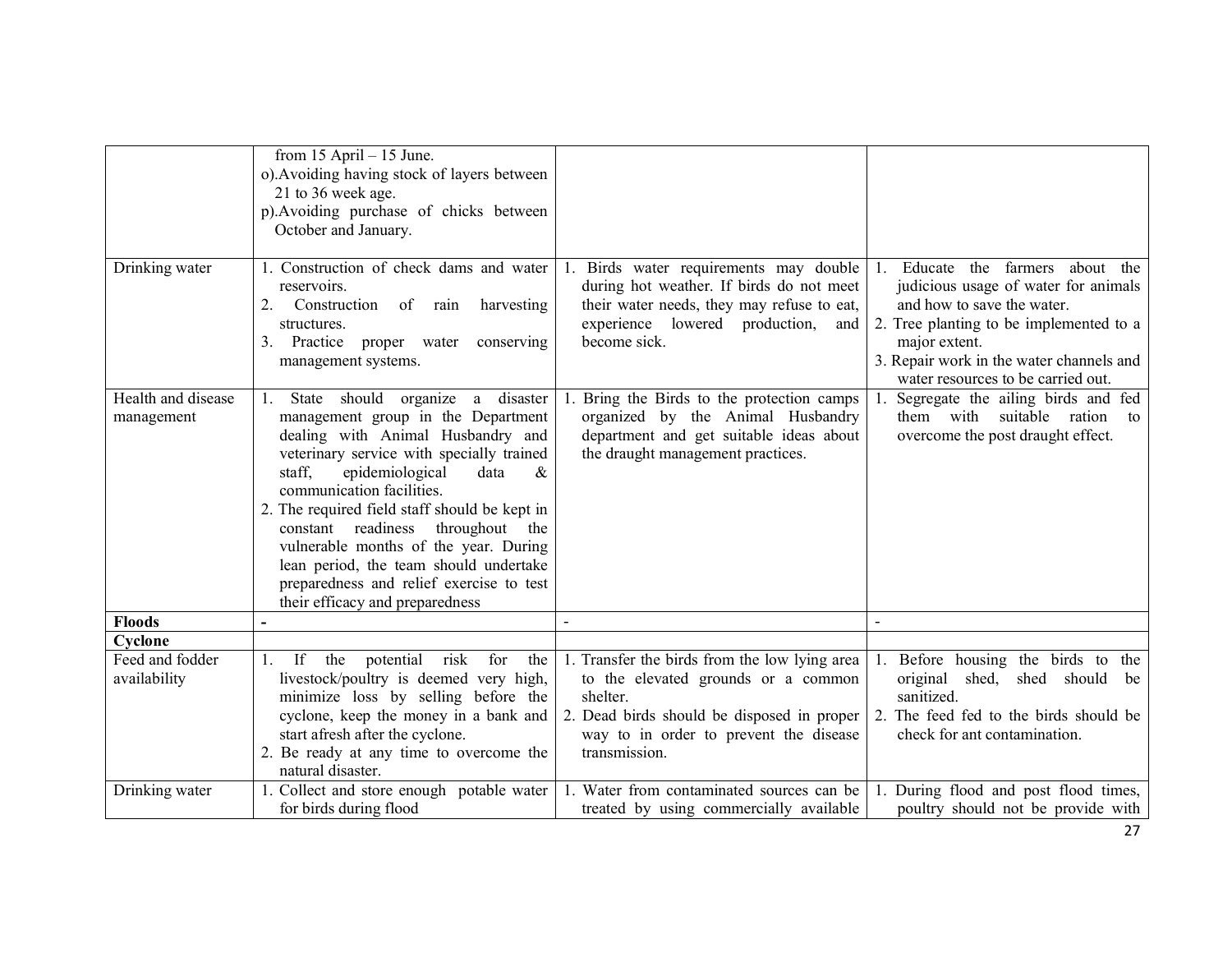|                                   |                                                                                                                                                                                                                                                                                   | halogen-releasing tablets; freshly released<br>halogen is supposed to kill unwanted<br>and other microbiological<br>bacteria<br>elements present in water. These water<br>purifying tablets are available on the<br>market at affordable costs<br>2. Provide drinking water to livestock and<br>poultry, as needed.<br>3. Install a hand pump and obtain enough<br>large containers to water your poultry for<br>at least a week | 2. | the drink water of ditches and of<br>polluted cultivable water bodies.<br>After ebbing of flood water, newly<br>grown grass should not be fed, but<br>some rainfall would decrease the<br>toxicity of the grass.<br>Awareness' camps on infection<br>through water<br>spread<br>to<br>be<br>conducted. |
|-----------------------------------|-----------------------------------------------------------------------------------------------------------------------------------------------------------------------------------------------------------------------------------------------------------------------------------|----------------------------------------------------------------------------------------------------------------------------------------------------------------------------------------------------------------------------------------------------------------------------------------------------------------------------------------------------------------------------------------------------------------------------------|----|--------------------------------------------------------------------------------------------------------------------------------------------------------------------------------------------------------------------------------------------------------------------------------------------------------|
| Health and disease<br>management  | 1. Maintain<br>the block with proper<br>vaccination<br>2. Essential drugs should be keeping in<br>hand using during the disaster.                                                                                                                                                 | 1. Disease affected birds and ailing birds<br>should be separated and treated or culled<br>and dispose it properly.<br>2. Tent or temporary shed should free from<br>rodents and predators.                                                                                                                                                                                                                                      | 1. | Provide the birds with adequate feed<br>and water which is free from<br>contamination.<br>2. Feed the birds with supplemental<br>minerals in order to the bring the<br>birds to its normal productive life.                                                                                            |
| Heat wave and cold wave           |                                                                                                                                                                                                                                                                                   |                                                                                                                                                                                                                                                                                                                                                                                                                                  |    |                                                                                                                                                                                                                                                                                                        |
| Shelter/environment<br>management | 1. Construct the Poultry shed depending<br>upon the geographical location of the<br>particular place, type of<br><b>Birds</b><br>(Layer/Broiler), number of birds etc<br>2. Grow trees around the shelter which will<br>prevent or reduce the direct heat wave in<br>to the shed. | 1. During the heat and cold wave temporary<br>structure should be provided to save the<br>poultry and keep the bird with normal<br>productivity.<br>2. Take necessary alteration in the feed<br>provided to the birds depending upon the<br>adverse climatic factor.<br>3. Providing the animals with ad libitum of<br>water during the heat wave and provide<br>them with anti stress drugs.                                    |    | Providing the poultry with standard<br>veterinary check up after the adverse<br>climatic condition.<br>2. Ailing birds should be segregated and<br>provide them with necessary care.                                                                                                                   |
| Health and disease<br>management  | 1. Routine health check up should be done.<br>2. Keep an eye on the productive<br>performance of the birds.<br>3. Vaccinate the birds periodically.<br>4. Educate the farmers on disease<br>management during the heat wave and<br>cold wave situation.                           | 1. Care must be taking to reduce the<br>environmental stress.<br>2. Get advice from the technical persons<br>about the management of stressful<br>environment.                                                                                                                                                                                                                                                                   |    | 1. Provide the birds with supplemental<br>feeding to regain the body condition<br>and return to the normal production<br>which lost during the stressful time.                                                                                                                                         |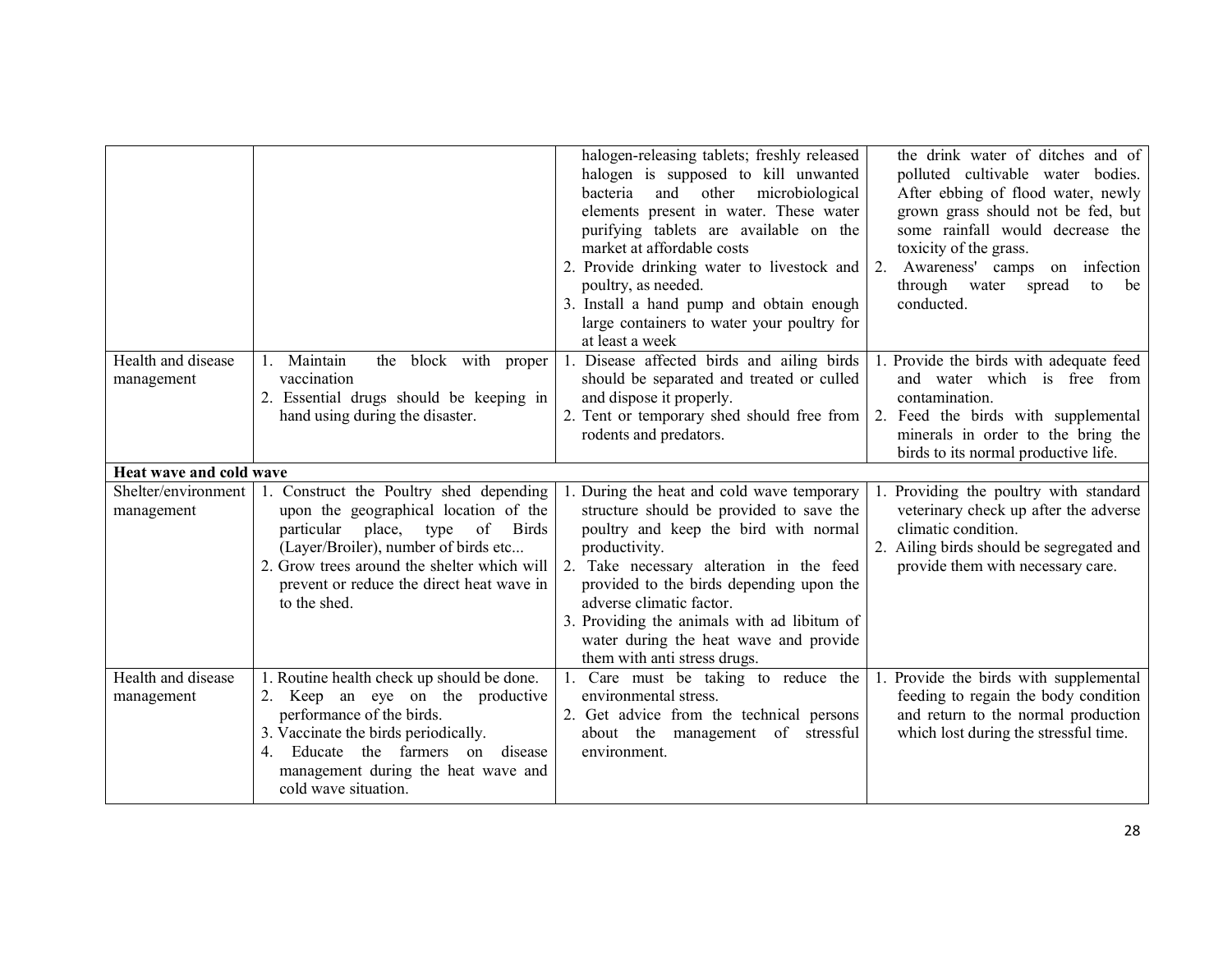# 2.5.3 Fisheries

|                                      |                                            | <b>Suggested contingency measures</b>                            |                                      |
|--------------------------------------|--------------------------------------------|------------------------------------------------------------------|--------------------------------------|
|                                      | <b>Before the event</b>                    | During the event                                                 | After the event                      |
| 1) Drought                           |                                            |                                                                  |                                      |
| A. Capture                           |                                            |                                                                  |                                      |
| Marine                               | Negligible changes                         | Negligible changes                                               | Negligible changes                   |
| Inland                               |                                            |                                                                  |                                      |
|                                      | • Harvesting large individuals             | • Harvesting large individuals                                   | nutrition<br>$\bullet$ Proper<br>and |
| (i) Shallow water depth due to       | • Move and enclose                         | • Disposable of unwanted excess stock                            | management of water                  |
| insufficient rains/inflow            | • Stacked into pens or in smaller/confined | of<br>$\bullet$ Stocking<br>desirable/special                    | bodies<br>to<br>improve              |
|                                      | areas                                      | individuals in brood stock ponds                                 | remaining stock                      |
| (ii) Changes in water quality        |                                            |                                                                  | Negligible<br>in<br>changes          |
|                                      | Negligible changes in water quality        | Negligible changes in water quality                              | water quality                        |
| <b>B.</b> Aquaculture                |                                            |                                                                  |                                      |
| (i) Shallow water in ponds due to    |                                            |                                                                  | • Steps to improve the               |
| insufficient rains/inflow            |                                            | • Harvesting of the stock                                        | quality of stocked fishes,           |
|                                      | • Harvesting of the stock                  | · Transferring of smaller fishes to                              | supplementary<br>via                 |
|                                      |                                            | artificial ponds (if available) for tiding                       | feed/fertilizer<br>water             |
|                                      |                                            | over the drought                                                 | quality management                   |
| (ii) Impact of salt load build up in |                                            | • Harvesting of the stock                                        | • Steps to improve the               |
| ponds / change in water quality      |                                            | • Transferring of smaller fishes to                              | quality of stocked fishes,           |
|                                      | • Harvesting of the stock                  | artificial ponds (if available) for tiding                       | via feed/fertilizer water            |
|                                      |                                            | over the drought with water from<br>other source (less hardness) | quality management                   |
|                                      |                                            |                                                                  |                                      |
| 2) Floods<br>A. Capture              |                                            |                                                                  |                                      |
|                                      | Proper bunds and strengthening of existing |                                                                  |                                      |
|                                      | structures to prevent flooding             | Netting and strengthening of weaker                              |                                      |
|                                      | Ensure proper draining works to divert     | beach structures to prevent escaping of                          | Improve the shore                    |
| Marine                               | flood water                                | fishes                                                           | structures and beaches               |
|                                      | • Proper fencing to prevent escaping of    | • In extreme conditions,<br>controlled                           |                                      |
|                                      | fishes                                     | draining of flooded ponds                                        | • Repair damaged bunds               |
| Inland                               | • Increasing bund height and improve bund  | • Thinning of stock by harvesting of                             | $\bullet$ Collect<br>and<br>preserve |
|                                      | strength                                   | larger individuals                                               | existing stock                       |